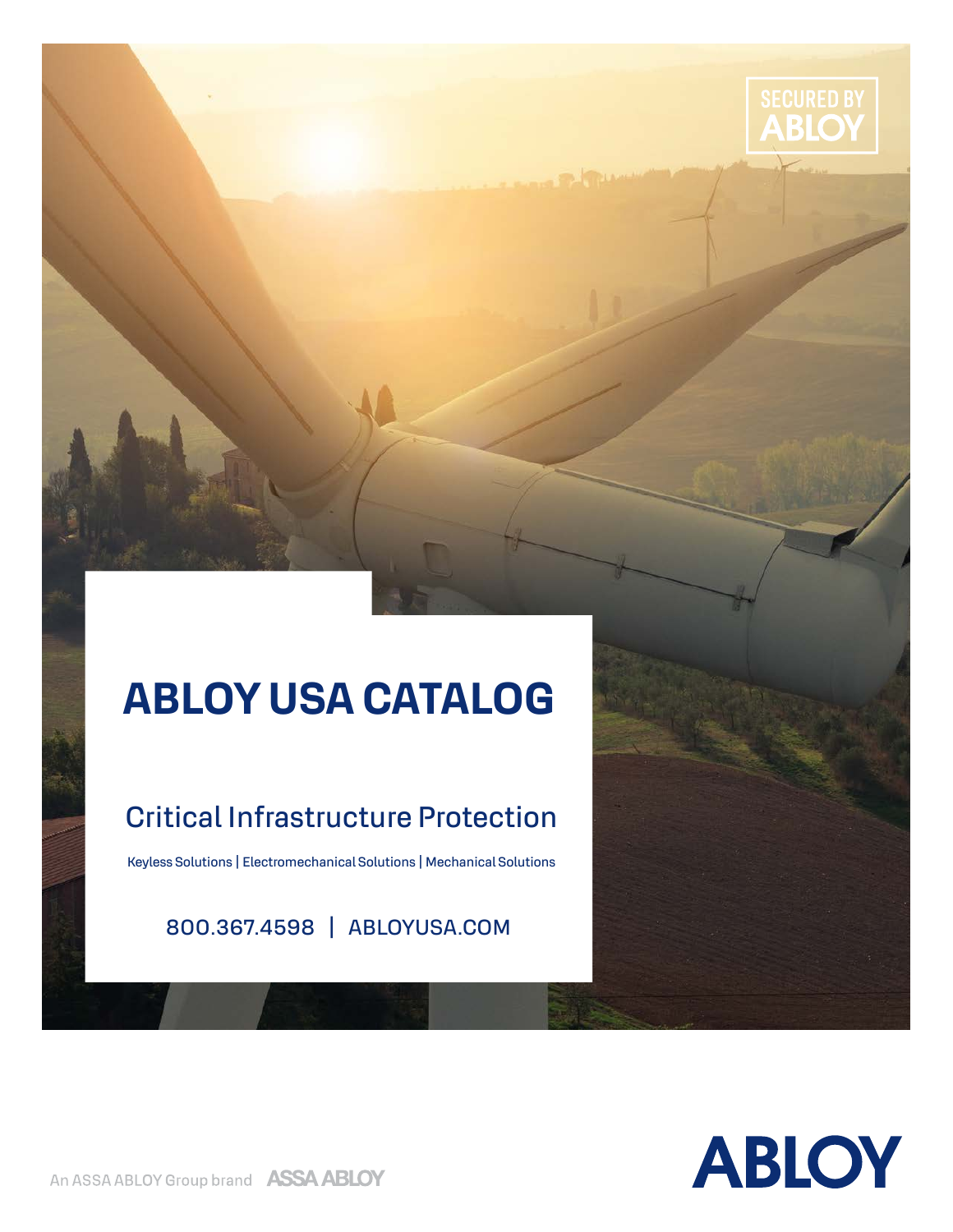### **Prices List**

#### **FINISHES**

| 26D = Satin Chrome      |
|-------------------------|
| US26 = Bright Chrome    |
| US3 = C3 Bright Brass   |
| US5 = Antique Brass     |
| 10B = Oil Rubbed Bronze |

#### **SYSTEMS LEDGER**

| Protec 2 = T         |
|----------------------|
| Protec = N           |
| Disk Lock = DL       |
| Disk Lock Pro = DLP  |
| Classic = C          |
| Level II Profile = P |
| $Exec = E$           |
| Sentry = B           |

### **ALL PLATING UPCHARGES**

Standard Finish 26D Deadbolts *(US3/C3 pricing above on page 3)* US5 - 10B *Upcharge of \$65 List on all Deadbolts* Standard Finish 26D Cylinders US5 - 10B *Upcharge of \$20 List* Any other finish to be quoted separately.

### **ASSEMBLED OPTIONS**

COMPLETE *All parts furnished with 2 Keys* ASSEMBLED *All parts furnished no Keys* S/A (SUBASSEMBLED) *All parts furnished, excluding discs, spacers & Keys*

### **SURCHARGES - PER CYLINDER**

| Masterkeying                                   | \$18.25 |
|------------------------------------------------|---------|
| Rekeying                                       | \$20.00 |
| Rekey + masterkey                              | \$30.00 |
| Rekey non-rekeyable brass padlock, parts extra | \$33.00 |
| Stamping - Etching - Engraving                 | \$4.00  |

### **Master Key System Creation & Code Generation**

2 Level Master Key System \$50 NET 3 Level Master Key System \$150 NET 4 Level Master Key System \$300 NET Blind Code Generation: \$1 per code MSRP

\*All systems and codes are free of charge if they are accompanied by an order correctly representing the system or code request.

### **Stocking Distributor Intelligent Part Numbers For Protec 2**

|                   | Most of these intelligent part numbers are in your system. If not found - Please create them with these 4 basic steps |               |  |  |  |
|-------------------|-----------------------------------------------------------------------------------------------------------------------|---------------|--|--|--|
|                   |                                                                                                                       |               |  |  |  |
| <b>STEP1</b>      | Find basic part number from price sheet. Example: CY406T                                                              | <b>CY406T</b> |  |  |  |
|                   |                                                                                                                       |               |  |  |  |
| STEP <sub>2</sub> | Add Finish 26D - 10B - US3 - US5 (026 for Padlocks & Cam Locks)                                                       | CY406T-26D    |  |  |  |
|                   |                                                                                                                       |               |  |  |  |
| STEP <sub>3</sub> | Add Sub Assembled (SA) - Assembled (A) - Complete with 2 Keys (C)                                                     | CY406T-26D-A  |  |  |  |
|                   | *** Complete means assembled with 2 keys***                                                                           |               |  |  |  |
|                   |                                                                                                                       |               |  |  |  |

**STEP 4** Add **Keyway**:

Sub Assembled Product - First 4 letters and digits (TA33)(TA55)(TA77) etc. CY406T-26D-**SA-TA77** Assembled Product - All 6 letters and digits (TA33PP)(TA55HH)(TA77BB) etc. CY406T-26D-**A-TA77BB**

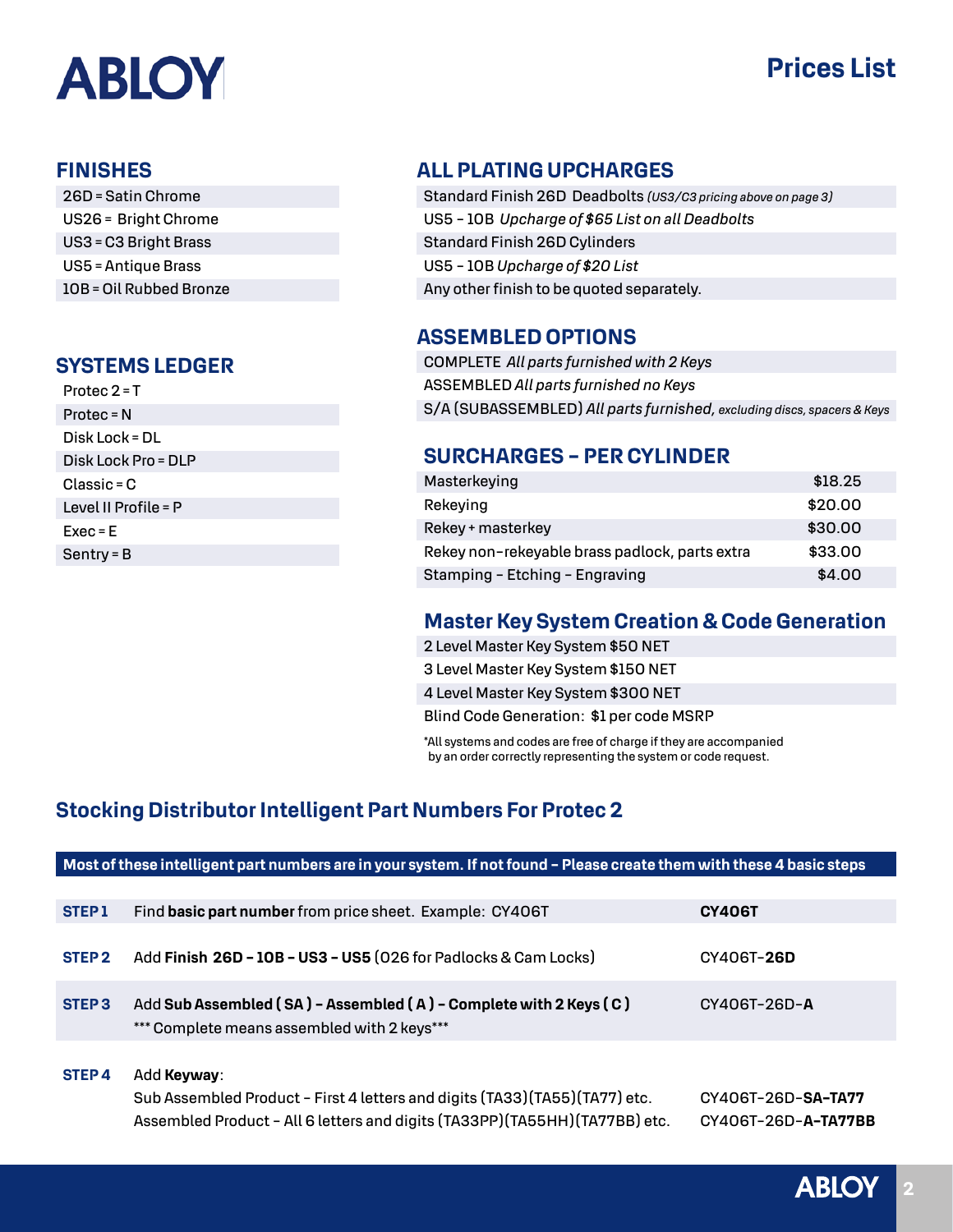

#### **H2X EXTREME SECURITY TUBULAR DEADBOLTS**

|                                  | <u>MZA EATREME ƏEGORITI TUDULAR DEADDULIƏ</u>                         |                        |                  |                   |
|----------------------------------|-----------------------------------------------------------------------|------------------------|------------------|-------------------|
|                                  | <b>26D SATIN CHROME - STANDARD FINISH</b>                             | <b>COMPLETE/W2KEYS</b> | <b>ASSEMBLED</b> | <b>SUB/ASMBLY</b> |
| ME151 N or T                     | Double cylinder, standard H2X adjustable bolt                         | \$370                  | \$345            | \$330             |
|                                  | LC801.23/8" or 23/4"                                                  |                        |                  |                   |
| ME152 N or T                     | Double cylinder, drive-in H2X adjustable bolt                         | \$370                  | \$345            | \$330             |
|                                  | LC802, 23/8" or 23/4"                                                 |                        |                  |                   |
| ME153 N or T                     | Single cylinder with thumbturn, standard H2X adjustable bolt          | \$295                  | \$270            | \$255             |
|                                  | LC801.23/8" or 23/4"                                                  |                        |                  |                   |
| ME154 N or T                     | Single cylinder with thumbturn, drive-in H2X adjustable bolt          | \$295                  | \$270            | \$255             |
|                                  | LC802, 23/8" or 23/4"                                                 |                        |                  |                   |
| ME155 N or T                     | Single cylinder with lockable thumbturn, standard H2X adjustable bolt | \$390                  | \$365            | \$350             |
|                                  | LC801.23/8" or 23/4"                                                  |                        |                  |                   |
| ME156 N or T                     | Single cylinder with lockable thumbturn, drive-in H2X adjustable bolt | \$390                  | \$365            | \$350             |
|                                  | LC802, 23/8" or 23/4"                                                 |                        |                  |                   |
|                                  |                                                                       |                        |                  |                   |
| <b>LOCK ASSEMBLY - LESS BOLT</b> |                                                                       | <b>COMPLETE/W2KEYS</b> | <b>ASSEMBLED</b> | <b>SUB/ASMBLY</b> |
| CY411 N or T                     | Double cylinder                                                       | \$315                  | \$290            | \$275             |
| CY412 N or T                     | Single cylinder with thumbturn                                        | \$270                  | \$245            | \$230             |
| CY413 N or T                     | Single cylinder with lockable thumbturn                               | \$325                  | \$300            | \$285             |

| <b>H2X EXTREME SECURITY TUBULAR DEADBOLTS</b> |                                                                                                | <b>COMPLETE/W2KEYS</b> | <b>ASSEMBLED</b> | <b>SUB/ASMBLY</b> |
|-----------------------------------------------|------------------------------------------------------------------------------------------------|------------------------|------------------|-------------------|
| <b>C-3 BRIGHT BRASS FINISH</b>                |                                                                                                |                        |                  |                   |
| ME151 N or T                                  | Double cylinder, standard H2X adjustable bolt<br>LC801, 23/8" or 23/4"                         | \$380                  | \$355            | \$340             |
| ME152 N or T                                  | Double cylinder, drive-in H2X adjustable bolt<br>LC802, 23/8" or 23/4"                         | \$380                  | \$355            | \$340             |
| ME153 N or T                                  | Single cylinder with thumbturn, standard H2X adjustable bolt<br>LC801, 23/8" or 23/4"          | \$315                  | \$290            | \$275             |
| ME154 N or T                                  | Single cylinder with thumbturn, drive-in H2X adjustable bolt<br>LC802, 23/8" or 23/4"          | \$315                  | \$290            | \$275             |
| ME155 N or T                                  | Single cylinder with lockable thumbturn, standard H2X adjustable bolt<br>LC801, 23/8" or 23/4" | \$400                  | \$375            | \$360             |
| ME156 N or T                                  | Single cylinder with lockable thumbturn, drive-in H2X adjustable bolt<br>LC802, 23/8" or 23/4" | \$400                  | \$375            | \$360             |

| C-3 BRIGHT BRASS FINISH - LOCK ASSEMBLY - LESS BOLT |                                         | <b>COMPLETE/W2KEYS</b> | <b>ASSEMBLED</b> | SUB/ASMBLY |
|-----------------------------------------------------|-----------------------------------------|------------------------|------------------|------------|
| CY411 N or T                                        | Double cylinder                         | \$330                  | \$305            | \$290      |
| CY412 N or T                                        | Single cylinder with thumbturn          | \$280                  | \$255            | \$240      |
| CY413 N or T                                        | Single cylinder with lockable thumbturn | \$335                  | \$310            | \$295      |

| <b>BOLTS</b> |                                  | <b>ASSEMBLED</b> |
|--------------|----------------------------------|------------------|
| <b>LC801</b> | 23/8" or 23/4" Standard Bolt     | \$124            |
| LC802        | $23/8"$ or $23/4"$ Drive-in Bolt | \$124            |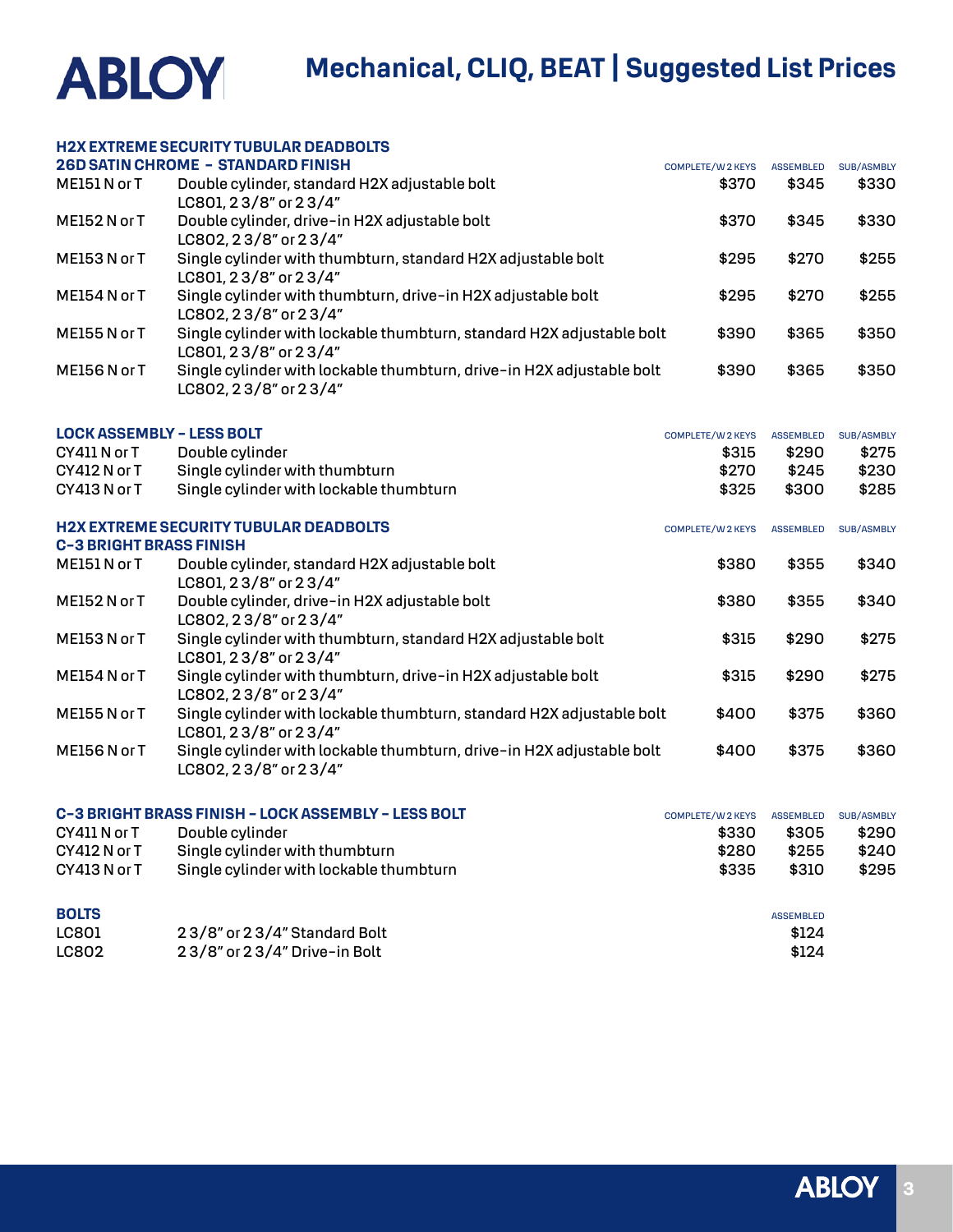| <b>CYLINDERS</b>     | <b>COMPLETE/W2KEYS</b>                                                                 |       | <b>ASSEMBLED</b> | <b>SUB/ASMBLY</b> |
|----------------------|----------------------------------------------------------------------------------------|-------|------------------|-------------------|
| CY402 N or T         | 1" Mortise, hardened steel c/w Adams Rite cam                                          | \$145 | \$120            | \$105             |
| CY402 DL or DLP      | 1" Mortise, hardened steel c/w Adams Rite cam                                          | \$180 | \$155            | \$140             |
| <b>CY403T</b>        | 11/4" Rim - mortise, hardened steel c/w Yale cam                                       | \$160 | \$135            | \$120             |
| CY403 DL or DLP      | 11/4" Rim - mortise, hardened steel c/w Yale cam                                       | \$200 | \$175            | \$160             |
| <b>CYP415T</b>       | 11/8" Dust Cover Rim - mortise, hardened steel c/w Adams Rite cam                      | \$190 | \$165            | \$150             |
| CY415 N or T         | 11/8" Rim - mortise, hardened steel c/w Adams Rite cam                                 | \$150 | \$125            | \$110             |
| CY415 N-1 or T-1     | 11/8" Mortise, hardened steel c/w Adams Rite cam (no rim hardware)                     | \$145 | \$120            | \$105             |
| CY416 N or T         | Yale IC Core Cylinder                                                                  | \$185 | \$160            | \$145             |
| CY416 N-1 or T-1     | CY416 c/w CH015 I/C core housing, C26D                                                 | \$275 | \$250            | \$235             |
| CY419 N or T         | Schlage IC Core Cylinder                                                               | \$236 | \$211            | \$196             |
| CY406 N or T         | Schlage Knob & Lever Kit (A-B-C-E Tailpieces included)                                 | \$125 | \$100            | \$85              |
| CY406 DL or DLP      | Schlage Knob & Lever Kit (A-B-C-E Tailpieces included)                                 | \$172 | \$147            | \$132             |
| CY406 N-1 or T-1     | Schlage AL53 Lever & Schlage Rhodes lever (B Included)                                 | \$125 | \$100            | \$85              |
| CY406 DL-1 or DLP-1  | Schlage AL53 Lever & Schlage Rhodes lever (B Included)                                 | \$172 | \$147            | \$132             |
| CY406 N-2 or T-2     | Schlage A series Orbit knob (804219 Included)                                          | \$140 | \$115            | \$100             |
| CY406 DL-2 or DLP-2  | Schlage A series Orbit knob (804219 Included)                                          | \$185 | \$160            | \$145             |
| CY406 N-3 or T-3     | Arrow medium duty 100 - 700 (C Included)                                               | \$125 | \$100            | \$85              |
| CY406 DL-3 or DLP-3  | Arrow medium duty 100 - 700 (C Included)                                               | \$172 | \$147            | \$132             |
| CY406 N-4 or T-4     | Arrow heavy duty 1000 - 5000 (B Included)                                              | \$125 | \$100            | \$85              |
| CY406 DL-4 or DLP-4  | Arrow heavy duty 1000 - 5000 (B Included)                                              | \$172 | \$147            | \$132             |
| CY406 N-5 or T-5     | Yale 5400 lever handle (900037 Conversion kit included)                                | \$185 | \$160            | \$145             |
| CY406 DL-5 or DLP-5  | Yale 5400 lever handle (900037 Conversion kit included)                                | \$239 | \$214            | \$199             |
| CY407 N or T         | Falcon X & S series (F Included)                                                       | \$125 | \$100            | \$85              |
| CY407 DL or DLP      | Falcon X & S series (F Included)                                                       | \$172 | \$147            | \$132             |
| CY407 N-1 or T-1     | Russwin - Corbin std duty 5600, 5700, 1400, 3300, 4300 (442353)                        | \$150 | \$125            | \$110             |
| CY407 DL-1 or DLP-1  | Russwin - Corbin std duty 5600, 5700, 1400, 3300, 4300 (442353)                        | \$200 | \$175            | \$160             |
| CY407 N-2 or T-2     | Sargent 7, 8, 9 line knobs (442528 Included)                                           | \$150 | \$125            | \$110             |
| CY407 DL-2 or DLP-2  | Sargent 7, 8, 9 line knobs (442528 Included)                                           | \$205 | \$180            | \$165             |
| CY407 N-3 or T-3     | Yale 5300 standard, 5400 heavy duty knob (804063 Included)                             | \$168 | \$143            | \$128             |
| CY407 DL-3 or DLP-3  | Yale 5300 standard, 5400 heavy duty knob (804063 Included)                             | \$215 | \$190            | \$175             |
| CY407 N-5 or T-5     | Sargent 10 line lever (A) (9000070 - A & Nylon Spacer Included)                        | \$125 | \$100            | \$85              |
| CY407 DL-5 or DLP-5  | Sargent 10 line lever (A) (9000070 - A & Nylon Spacer Included)                        | \$172 | \$147            | \$132             |
| CY408 N or T         | Russwin - Corbin heavy duty new knob (442529 Included)                                 | \$125 | \$100            | \$85              |
| CY408 DL or DLP      | Russwin - Corbin heavy duty new knob (442529 Included)                                 | \$172 | \$147            | \$132             |
| CY408 N-1 or T-1     | Russwin - Corbin std duty new style CL-3400, CL-3600 (A included)                      | \$125 | \$100            | \$85              |
| CY408 DL-1 or DLP-1  | Russwin - Corbin std duty new style CL-3400, CL-3600 (A included)                      | \$172 | \$147            | \$132             |
| CY409 N or T         | Weiser D-4000, D-9000 deadbolt (801945 Included)                                       | \$145 | \$120            | \$105             |
| CY409 DL or DLP      | Weiser D-4000, D-9000 deadbolt (801945 Included)                                       | \$195 | \$170            | \$155             |
| CY410 N or T         | Schlage deadbolt B-160N, B-660P (801946 Included)                                      | \$142 | \$117            | \$102             |
| CY410 DL or DLP      | Schlage deadbolt B-160N, B-660P (801946 Included)                                      | \$195 | \$170            | \$155             |
| CY410 N-1 or T-1     | Russwin - Corbin C-8880, DL2013 deadbolt (9000029 Included)                            | \$145 | \$120            | \$105             |
| Cy410 DL-1 or DLP-1  | Russwin - Corbin C-8880, DL2013 deadbolt (9000029 Included)                            | \$190 | \$165            | \$150             |
| CY410 N-2 or T-2     | Schlage deadbolt B-662P, B-162P (806936 Included)                                      | \$144 | \$119            | \$104             |
| <b>CY423T</b>        | Weiser / Kwikset (Smart Key)                                                           | \$160 | \$135            | \$120             |
| CY321 N or T         | DIN Profile single cylinder 31 mm, brass "Half"                                        | \$188 | \$163            | \$148             |
| CY322 N or T         | DIN Profile double cylinder 31-31 mm, brass                                            | \$243 | \$218            | \$203             |
| CY323 N or T         | DIN Profile cylinder - thumbturn 31-31 mm, brass                                       | \$215 | \$190            | \$175             |
|                      | (Hardened Steel Housings and various sizes available) Call for pricing                 |       |                  |                   |
| CY201N or T          | Oval type - brass                                                                      | \$125 | \$95             | \$85              |
| <b>CY203T</b>        | Single Exterior Oval Cylinder                                                          | \$265 | \$235            | \$225             |
| <b>CY205T</b>        | Double Oval Cylinder                                                                   | \$440 | \$410            | \$400             |
| <b>CY5150 N or T</b> | Rim - brass                                                                            | \$144 | \$114            | \$104             |
| CY001                | Cylinder with thumbturn for wooden doors<br>Standard finish for cylinders 26D or US26. | \$169 | \$139            | \$129             |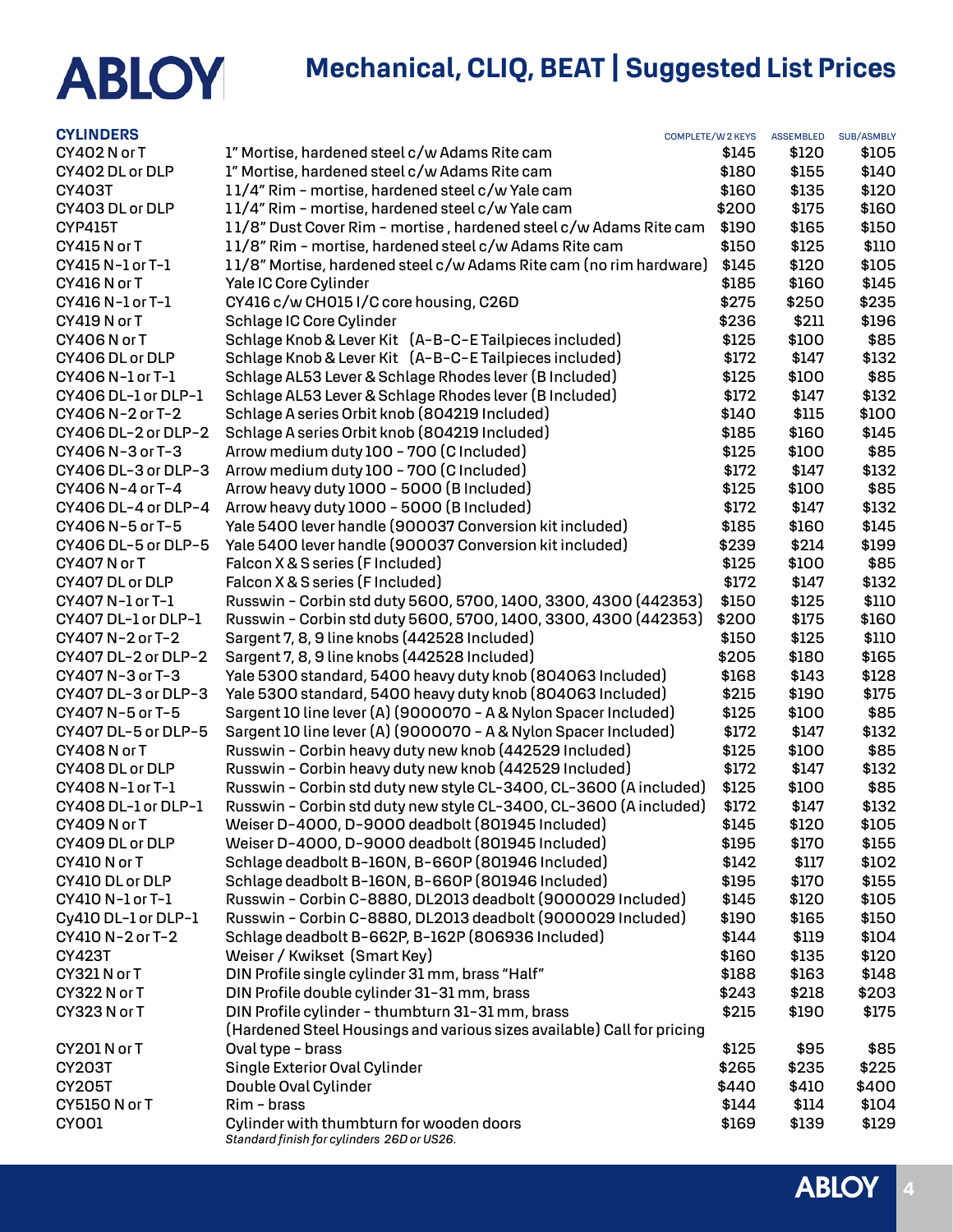#### **MORTISE CYLINDER**

| <b>CAMS</b> |                                                             |                  | <b>LIST PRICE</b> |
|-------------|-------------------------------------------------------------|------------------|-------------------|
| 404837      | Adams Rite Cam MS                                           | <b>ILCO-863A</b> | \$5               |
| 404838      | <b>Yale Standard Cam</b>                                    | ILCO-863G or 863 | \$5               |
| 900006      | Marks Cam                                                   | <b>ILCO-863F</b> | \$5               |
| 900014      | Russwin Cloverleaf                                          | <b>ILCO-863S</b> | \$5               |
| 900038      | <b>Falcon Cam</b>                                           | <b>ILCO-863V</b> | \$5               |
| 404839      | Corbin Russwin Cam                                          | <b>ILCO-863S</b> | \$5               |
| 900045      | Corbin Russwin / Schlage 9070                               | <b>ILCO-863N</b> | \$5               |
| 900039      | CR Pocket Mortise Sega/Emhart DL400 Cam                     | <b>ILCO-863P</b> | \$5               |
| 910006      | Sargent / Yale                                              | <b>ILCO-863N</b> | \$5               |
| 910005      | Sargent Offset                                              | <b>ILCO-863U</b> | \$5               |
| 900066      | Schlage ME                                                  | <b>ILCO-863M</b> | \$5               |
| 900058      | Adams Rite 4070 Cam                                         | <b>ILCO-863T</b> | \$5               |
| 900067      | Lori Deadbolt Cam                                           | <b>ILCO-863R</b> | \$5               |
| 900055      | Schlage A Cam                                               | <b>ILCO-863M</b> | \$5               |
| 900056      | Schlage L Cam                                               | <b>ILCO-863M</b> | \$5               |
| 910001      | Best Cloverleaf - Corbin Russwin                            | <b>ILCO-863S</b> | \$5               |
| 900059      | Corbin Emhart 2029                                          | <b>ILCO-863S</b> | \$5               |
| 900040      | Sargent                                                     | <b>ILCO-863N</b> | \$5               |
| 404836      | Schlage L Cam                                               | <b>ILCO-863M</b> | \$5               |
| 900072      | Schlage L Cam                                               | <b>ILCO-863M</b> | \$5               |
|             | Please see ABLOY Cam Brochure for pictures and measurements |                  |                   |

| <b>THandle Cylinders (Vending Machine Locks)</b> |                                             | <b>COMPLETE/W2KEYS</b> | <b>ASSEMBLED</b> | <b>SUB/ASMBLY</b> |
|--------------------------------------------------|---------------------------------------------|------------------------|------------------|-------------------|
| CL290N                                           | Hardened Steel Body with Steel Spring Latch | \$129                  | \$104            | \$89              |
| CL290 C or P or E                                | Hardened Steel Body with Steel Spring Latch | \$93                   | \$68             | \$53              |
| CL290B                                           | Hardened Steel Body with Steel Spring Latch | \$85                   | \$60             | \$45              |
| CL291N                                           | Hardened Steel Body with Steel Dead Latch   | \$129                  | \$104            | \$89              |
| CL291 C or P or E                                | Hardened Steel Body with Steel Dead Latch   | \$94                   | \$69             | \$54              |
| <b>CL291B</b>                                    | Hardened Steel Body with Steel Dead Latch   | \$86                   | \$61             | \$46              |

#### **PARKING METER LOCKS COMPLETE/W 2 KEYS ASSEMBLED** SUB/ASMBLY

| LANNIVY BELEK LOONS |                       | <b>UUIVIFLEI E/WZNETO</b> | <b>AOOLMDLED</b> | <b>SUD/HOMDLI</b> |
|---------------------|-----------------------|---------------------------|------------------|-------------------|
| CL623E              | Includes cam 70009300 | \$95                      | \$70             | \$55              |
| CL623E less cam     |                       | \$90                      | \$65             | \$50              |
| CL670V              | Left handed Exec Lock | \$110                     | \$85             | \$70              |
| CL830               |                       | \$95                      | \$70             | \$55              |
| CL661V              | Left handed Exec Lock | \$95                      | \$70             | \$55              |
| CL641E              |                       | \$98                      | \$73             | \$58              |
| CL <sub>20</sub> OV | Left handed Exec Lock | \$85                      | \$60             | \$45              |
| CL201V              | Left handed Exec Lock | \$90                      | \$65             | \$50              |
|                     |                       |                           |                  |                   |

| <b>PUCK LOCKS W Cylinder CL678</b> | <b>COMPLETE/W2KEYS</b> | <b>ASSEMBLED</b> | <b>SUB/ASMBLY</b> |
|------------------------------------|------------------------|------------------|-------------------|
| SO300 B & E                        | \$160                  | \$135            | \$120             |
| <b>SO300 N</b>                     | \$205                  | \$180            | \$165             |
| CL678 B & E Cylinder Only          | \$85                   | \$60             | \$45              |
| CL658 N Cylinder Only              | \$117                  | \$92             | \$77              |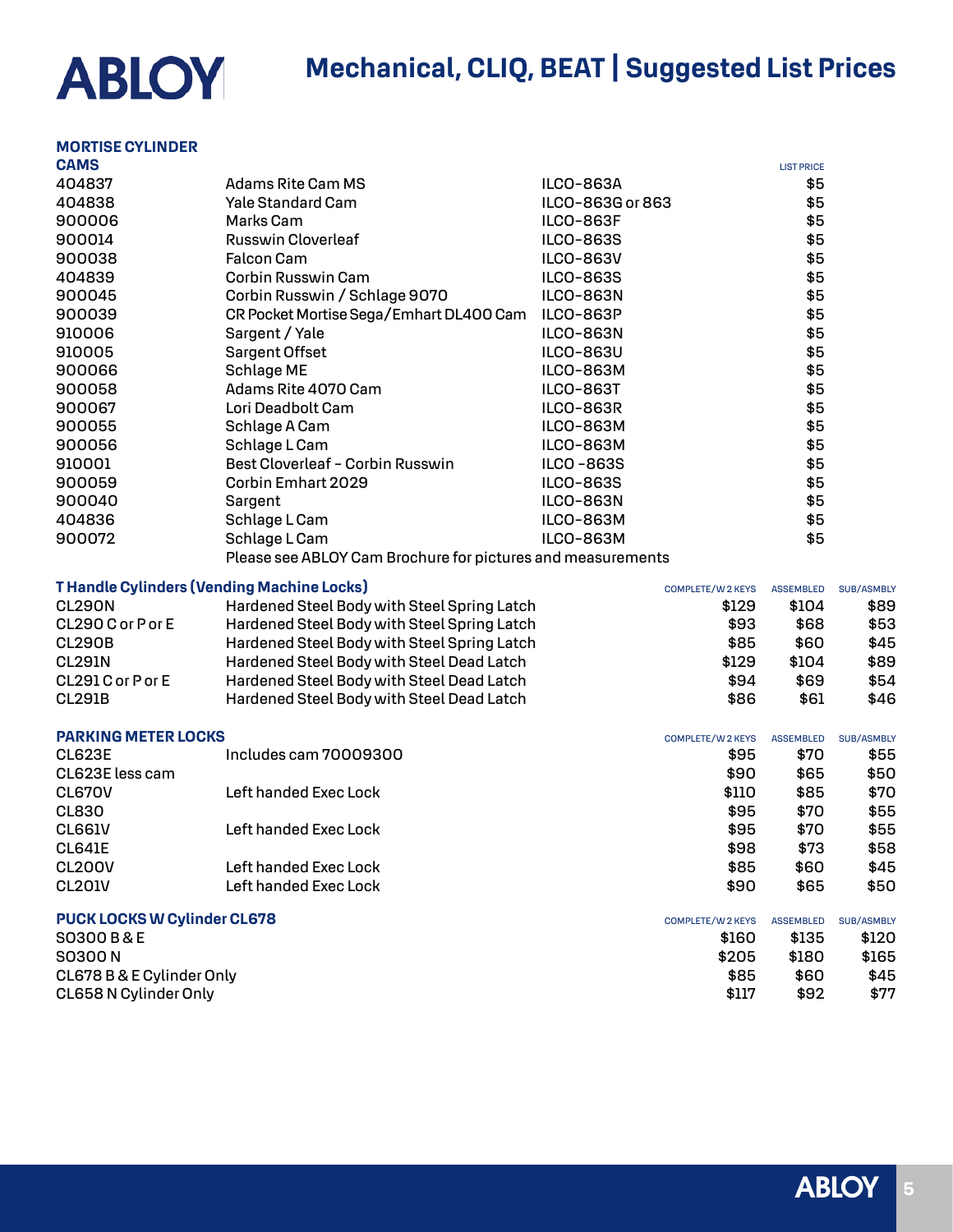## **ABLOY**

| 75481-LS                               | Traffic Enclosure Lock - Left Hand Slam Latch without Cylinder     |                        | <b>Contact Factory for Pricing</b> |                   |
|----------------------------------------|--------------------------------------------------------------------|------------------------|------------------------------------|-------------------|
| 75481-RS                               | Traffic Enclosure Lock - Right Hand Slam Latch without Cylinder    |                        | <b>Contact Factory for Pricing</b> |                   |
| <b>NEW TRAFFIC ENCLOSURE LOCK CASE</b> |                                                                    | COMPLETE/W 2 KEYS      | <b>ASSEMBLED</b>                   | SUB/ASMBLY        |
|                                        | Square Cams (See Cam Lock Brochure) ABLOY 100 Series               | \$3                    |                                    |                   |
| <b>CAM LOCK CAMS</b>                   |                                                                    | <b>LIST PRICE</b>      |                                    |                   |
|                                        |                                                                    |                        |                                    |                   |
| <b>CL729B</b>                          | 11/8" Length, Square Push Button Boat Lock (Specialty Application) | \$185                  | \$160                              | \$145             |
| CL202 C or E or P                      | 11/8" Length, DD, Brass                                            | \$85                   | \$60                               | \$45              |
| <b>CL202B</b>                          | 11/8" Length, DD, Brass                                            | \$73                   | \$48                               | \$33              |
| CL202 N or T                           | 11/8" Length, DD, Brass                                            | \$95                   | \$70                               | \$55              |
| <b>CL106C</b>                          | 11/8" Length, Square, Brass, 2 position                            | \$85                   | \$60                               | \$45              |
| CL106B                                 | 11/8" Length, Square, Brass, 2 position                            | \$78                   | \$53                               | \$38              |
| CL106 N or T                           | 11/8" Length, Square, Brass, 2 position                            | \$117                  | \$92                               | \$77              |
| CL103 C or E                           | 11/8" Length, Square, Brass                                        | \$85                   | \$60                               | \$45              |
| <b>CL103B</b>                          | 11/8" Length, Square, Brass                                        | \$68                   | \$43                               | \$28              |
| CL103 N or T                           | 11/8" Length, Square, Brass                                        | \$95                   | \$70                               | \$55              |
| <b>CL738T</b>                          | 7/8" Length, Square Bi-Direction key pull                          | \$95                   | \$70                               | \$55              |
| CL203 C or E or P                      | 7/8" Length, DD, Brass                                             | \$84                   | \$59                               | \$44              |
| <b>CL203B</b>                          | 7/8" Length, DD, Brass                                             | \$73                   | \$48                               | \$33              |
| CL203 N or T                           | 7/8" Length, DD, Brass                                             | \$95                   | \$70                               | \$55              |
| <b>CLIIOB</b>                          | 7/8" Length, Square, Hardened Steel                                | \$128                  | \$103                              | \$88              |
| CLIION                                 | 7/8" Length, Square, Hardened Steel                                | \$150                  | \$125                              | \$110             |
| CLIOIC                                 | 7/8" Length, Square, Brass, 2 position                             | \$85                   | \$60                               | \$45              |
| <b>CLIOIB</b>                          | 7/8" Length, Square, Brass, 2 position                             | \$70                   | \$45                               | \$30              |
| CLIO1 N or T                           | 7/8" Length, Square, Brass, 2 position                             | \$115                  | \$90                               | \$75              |
| <b>CL100C</b>                          | 7/8" Length, Square, Brass                                         | \$85                   | \$60                               | \$45              |
| <b>CLIOOB</b>                          | 7/8" Length, Square, Brass                                         | \$70                   | \$45                               | \$30              |
| CL100 N or T                           | 7/8" Length, Square, Brass                                         | \$95                   | \$70                               | \$55              |
| <b>CL205C</b>                          | 3/4" Length, DD, UL Rated Steel                                    | \$105                  | \$80                               | \$65              |
| <b>CL204B</b>                          | 3/4" Length, Square, UL Rated Steel                                | \$85                   | \$60                               | \$45              |
| <b>CL204N</b>                          | 3/4" Length, Square, UL Rated Steel                                | \$115                  | \$90                               | \$75              |
| CL201 C or E or P                      | 5/8" Length, DD, Steel                                             | \$90                   | \$65                               | \$50              |
| <b>CL201B</b>                          | 5/8" Length, DD, Steel                                             | \$80                   | \$55                               | \$40              |
| <b>CL201N</b>                          | 5/8" Length, DD, Steel                                             | \$136                  | \$111                              | \$96              |
| CL200 C or E or P                      | 5/8" Length, DD, Brass                                             | \$90                   | \$65                               | \$50              |
| <b>CL200B</b>                          | 5/8" Length, DD, Brass                                             | \$75                   | \$50                               | \$35              |
| <b>CL200N</b>                          | 5/8" Length, DD, Brass                                             | \$125                  | \$100                              | \$85              |
| CL109B                                 | 1/2" Length, Square, Brass 7 disc                                  | \$70                   | \$45                               | \$30              |
| CL108N                                 | 1/2" Length, Square, Brass 7 disc                                  | \$85                   | \$60                               | \$45              |
| <b>CL107C</b>                          | 5/8" Length, Square, Brass, 2 position                             | \$85                   | \$60                               | \$45              |
| <b>CL107B</b>                          | 5/8" Length, Square, Brass, 2 position                             | \$95                   | \$70                               | \$55              |
| <b>CL107N</b>                          | 5/8" Length, Square, Brass, 2 position                             | \$140                  | \$115                              | \$100             |
| CL105B                                 | 5/8" Length, Square, Hardened Steel                                | \$80                   | \$55                               | \$40              |
| <b>CL105C</b>                          | 5/8" Length, Square, Hardened Steel                                | \$85                   | \$60                               | \$45              |
| <b>CL105N</b>                          | 5/8" Length, Square, Hardened Steel                                | \$128                  | \$103                              | \$88              |
| CL104 C or E                           | 5/8" Length, Square, Brass<br>5/8" Length, Square, Brass           | \$70<br>\$85           | \$45<br>\$60                       | \$30<br>\$45      |
| <b>CL104N</b><br><b>CL104B</b>         | 5/8" Length, Square, Brass                                         | \$110                  | \$85                               | \$70              |
| <b>CAM LOCKS</b>                       |                                                                    | <b>COMPLETE/W2KEYS</b> | <b>ASSEMBLED</b>                   | <b>SUB/ASMBLY</b> |
|                                        |                                                                    |                        |                                    |                   |

**ABLOY**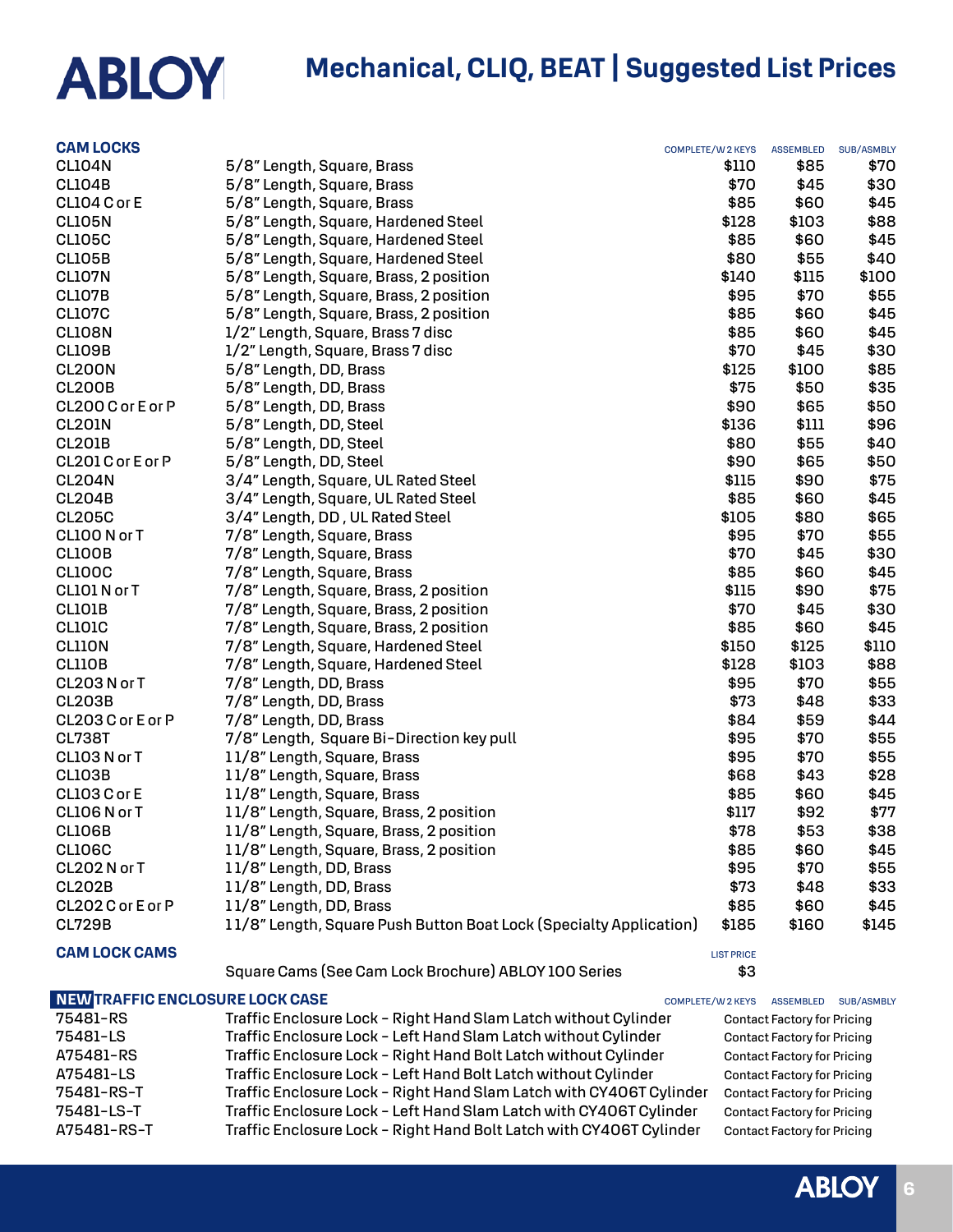### **Mechanical, CLIQ, BEAT | Suggested List Prices**

A75481-LS-T Traffic Enclosure Lock - Left Hand Bolt Latch with CY406T Cylinder Contact Factory for Pricing 75481-RS-CLIQ Traffic Enclosure Lock - Right Hand Slam Latch with CYL406T Cylinder Contact Factory for Pricing 75481-LS-CLIQ Traffic Enclosure Lock - Left Hand Slam Latch with CYL406T Cylinder Contact Factory for Pricing A75481-RS-CLIQ Traffic Enclosure Lock - Right Hand Bolt Latch with CYL406T Cylinder Contact Factory for Pricing

COMPLETE/W 2 KEYS ASSEMBLED SUB/ASMBLY

| A75481-LS-CLIQ                     | Traffic Enclosure Lock - Left Hand Bolt Latch with CYL406T Cylinder    |                        | <b>Contact Factory for Pricing</b> |                   |
|------------------------------------|------------------------------------------------------------------------|------------------------|------------------------------------|-------------------|
| <b>KEY DEPOSITS TUBES</b>          |                                                                        | <b>COMPLETE/W2KEYS</b> | <b>ASSEMBLED</b>                   | <b>SUB/ASMBLY</b> |
| KD201                              | Key tube                                                               |                        | \$174                              | NА                |
| <b>KD201X</b>                      | Key tube with microswitch                                              |                        | \$215                              | NА                |
| KD202                              | Key tube with dust cover                                               |                        | \$188                              | <b>NA</b>         |
| <b>KD202X</b>                      | Key tube with microswitch and dust cover                               |                        | \$230                              | <b>NA</b>         |
| 5153T                              | <b>Key Deposit Cylinder Only</b>                                       | \$240                  | \$210                              | <b>NA</b>         |
| <b>KD6070T</b>                     | Complete key deposit, c/w CY509T & KD223 40-80mm                       | \$410                  | \$380                              | <b>NA</b>         |
| <b>KD6071T</b>                     | Complete key deposit, c/w CY509T & KD224 81-120mm                      | \$440                  | \$410                              | <b>NA</b>         |
| <b>CY509T</b>                      | Cylinder housing only                                                  | \$238                  | \$208                              | <b>NA</b>         |
| <b>KD223</b>                       | Tube only 40-80mm                                                      |                        | \$159                              | <b>NA</b>         |
| <b>KD224</b>                       | Tube only 81-120mm                                                     |                        | \$185                              | <b>NA</b>         |
| <b>SWITCH LOCKS</b>                |                                                                        | <b>COMPLETE/W2KEYS</b> | <b>ASSEMBLED</b>                   | <b>SUB/ASMBLY</b> |
| EP400 N/T/C/E                      | Key removable on and off position                                      | \$160                  | \$135                              | \$120             |
| <b>EP400B</b>                      | Key removable on and off position                                      | \$140                  | \$115                              | \$100             |
| EP401 N/T/C/E                      | Momentary contact                                                      | \$160                  | \$135                              | \$120             |
| <b>EP401B</b>                      | Momentary contact                                                      | \$140                  | \$115                              | \$100             |
| <b>EP401P</b>                      | Momentary contact                                                      | \$150                  | \$125                              | \$110             |
| EP402 N/T/C/E                      | Spring-loaded momentary contact                                        | \$170                  | \$145                              | \$130             |
| <b>EP402B</b>                      | Spring-loaded momentary contact                                        | \$140                  | \$115                              | \$100             |
| <b>EP602T</b>                      | Bi-direction key pull                                                  | \$210                  | \$185                              | \$170             |
| <b>RIM LOCKS</b>                   |                                                                        | <b>COMPLETE/W2KEYS</b> | <b>ASSEMBLED</b>                   | <b>SUB/ASMBLY</b> |
| <b>RLO10T</b>                      | Rim Lock Complete with strike/keeper/cylinder - must specify keeper/SP | \$251                  | \$231                              |                   |
| <b>RL211</b>                       | Rim Lock Case - Not included Strike / Keeper or CY054 Cylinder         |                        | \$87                               |                   |
| <b>RI410</b>                       | Keeper Case for lock bolt for wooden doors                             |                        | \$20                               |                   |
| <b>RI411</b>                       | Keeper Case for lock bolt for metal door                               |                        | \$24                               |                   |
| <b>RI401</b>                       | <b>Strike Plate</b>                                                    |                        | \$20                               |                   |
| <b>RI402</b>                       | Strike Plate (larger door application)                                 |                        | \$20                               |                   |
| CY054 N or T                       | Cylinder - hardened steel                                              | \$164                  | \$134                              | \$124             |
| <b>CY054C</b>                      | Cylinder - hardened steel                                              | \$164                  | \$134                              | \$124             |
| L1297T                             | Jimmy proof drop bolt - CY415 Cylinder included                        |                        | \$426                              |                   |
| <b>RIOO9</b>                       | RI207 Garage Door Lockcase & handle, with 5150 cylinder                |                        | \$685                              |                   |
| <b>COIN LOCKS</b>                  |                                                                        | <b>COMPLETE/W2KEYS</b> | <b>ASSEMBLED</b>                   | <b>SUB/ASMBLY</b> |
| <b>SC410C</b>                      | Right Handed 9 Disc with 2 keys                                        | \$184                  | \$184                              |                   |
| <b>SC411C</b>                      | Right Handed 11 disc with 2 keys                                       | \$173                  | \$173                              |                   |
| <b>SC412C</b>                      | Left handed lock with 9 discs with 2 keys                              | \$200                  | \$200                              |                   |
| <b>SC413C</b>                      | Left handed lock with 11 discs with 2 keys                             | \$188                  | \$188                              |                   |
| <b>SC414C</b>                      | Coin box                                                               |                        | \$175                              |                   |
| 800595                             | <b>Coin Tray</b>                                                       |                        | \$51                               |                   |
| <b>SAFE DEPOSIT LOCKS</b>          |                                                                        |                        |                                    |                   |
| <b>SC210C</b>                      | Single custody function                                                | <b>COMPLETE/W2KEYS</b> | <b>ASSEMBLED</b>                   | <b>SUB/ASMBLY</b> |
| <b>SC211C</b>                      | Dual custody function                                                  | \$142                  | \$112                              | \$102             |
|                                    |                                                                        | \$208                  | \$178                              | \$168             |
| ELECTROMECHANICAL INDUSTRIAL LOCKS |                                                                        |                        | <b>ASSEMBLED</b>                   |                   |
| <b>EP310C</b>                      | <b>Time Delay Locks</b>                                                |                        | \$854                              |                   |
| <b>EP312C</b>                      | <b>Electric Safe Deposit Lock</b>                                      |                        | \$182                              |                   |
| EP303                              | <b>Locking Unit</b>                                                    |                        | \$86                               |                   |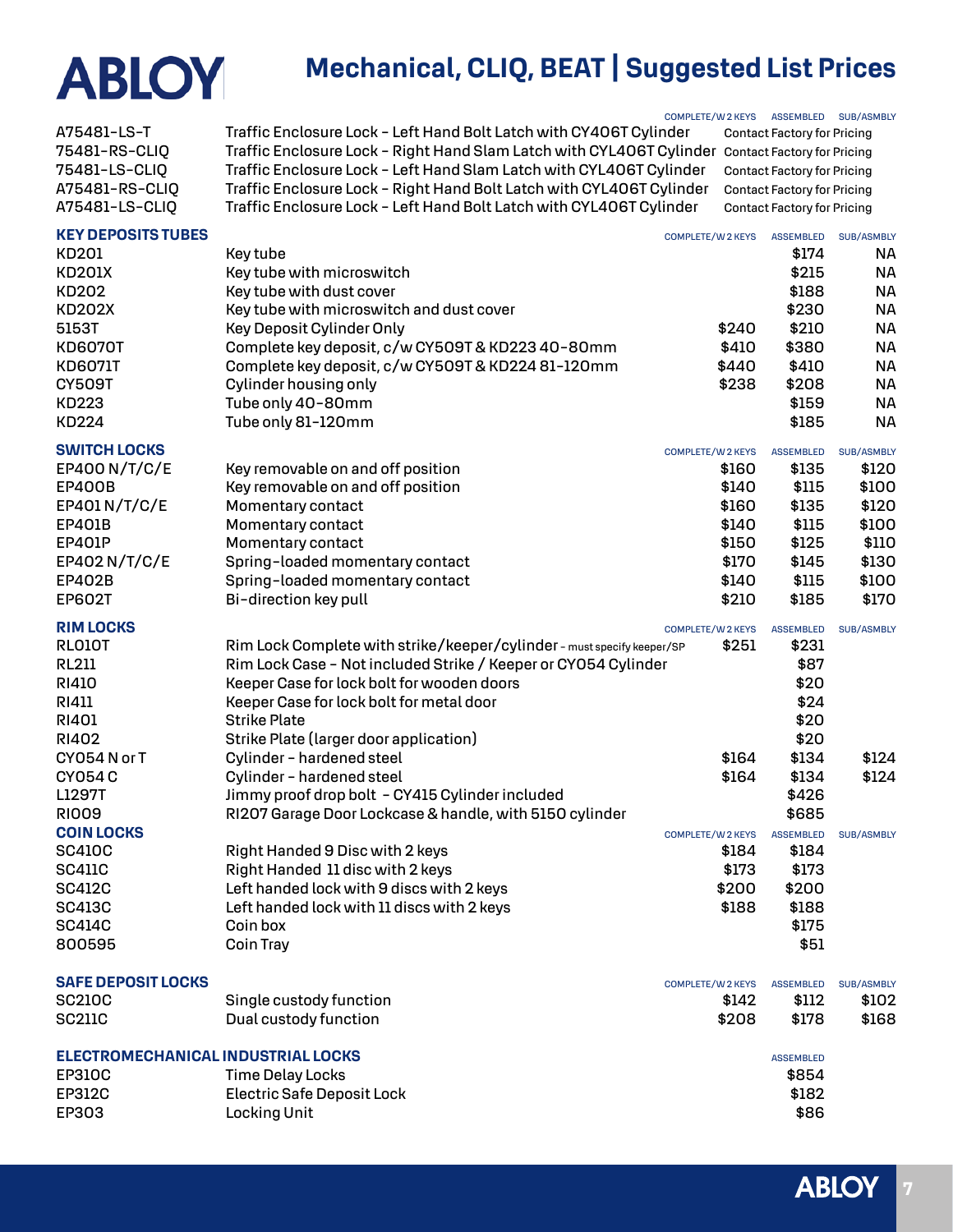## **Mechanical, CLIQ, BEAT | Suggested List Prices**

| <b>PADLOCKS</b>       |                                                | <b>COMPLETE/W2KEYS</b> | <b>ASSEMBLED</b> | <b>SUB/ASMBLY</b> |
|-----------------------|------------------------------------------------|------------------------|------------------|-------------------|
| 3020C                 | Brass Decorative Swing Arm Padlock 1" shackle  | \$80                   | \$55             | \$40.             |
| 3021C                 | Brass Decorative Swing Arm Padlock 2" shackle  | \$82                   | \$57             | \$42              |
| PL320/20C             | Brass Body 1" shackle                          | \$93                   | \$68             | \$53              |
| PL320/50C             | Brass Body 2" shackle                          | \$96                   | \$71             | \$56              |
| PL320/100C            | Brass Body 4" shackle                          | \$106                  | \$81             | \$66              |
| PL321/20 N or T       | Brass Body 1" shackle                          | \$112                  | \$87             | \$72              |
| PL321/20 C or P or E  | Brass Body 1" shackle                          | \$108                  | \$83             | \$68              |
| PL321/20B             | Brass Body 1" shackle                          | \$84                   | \$59             | \$44              |
| PL321/20 DL or DLP    | Brass Body 1" shackle                          | \$108                  | \$83             | \$68              |
| PL321/50 N or T       | Brass Body 2" shackle                          | \$118                  | \$93             | \$78              |
| PL321/50 C or P or E  | Brass Body 2" shackle                          | \$111                  | \$86             | \$71              |
| PL321/50B             | Brass Body 2" shackle                          | \$86                   | \$61             | \$46              |
| PL321/50 DL or DLP    | Brass Body 2" shackle                          | \$110                  | \$85             | \$70              |
| PL321/100 N or T      | Brass Body 4" shackle                          | \$120                  | \$95             | \$80              |
| PL321/100C            | Brass Body 4" shackle                          | \$104                  | \$79             | \$64              |
| PL321/100 DL or DLP   | Brass Body 4" shackle                          | \$155                  | \$130            | \$115             |
| PL330/25 N or T       | Brass Body 1" shackle                          | \$137                  | \$112            | \$97              |
| PL330/25B             | Brass Body 1" shackle                          | \$106                  | \$81             | \$66              |
| PL330/25B-RST         | Brass Body 1" Stainless Steel shackle          | \$128                  | \$103            | \$88              |
| PL330/25 C or P or E  | Brass Body 1" shackle                          | \$137                  | \$112            | \$97              |
| PL330/25 DL or DLP    | Brass Body 1" shackle                          | \$160                  | \$135            | \$120             |
| PL330/50 N or T       | Brass Body 2" shackle                          | \$140                  | \$115            | \$100             |
| PL330/50B             | Brass Body 2" shackle                          | \$108                  | \$83             | \$68              |
| PL330/50B-RST         | Brass Body 2" Stainless Steel shackle          | \$128                  | \$103            | \$88              |
| PL330/50 C or P or E  | Brass Body 2" shackle                          | \$140                  | \$115            | \$100             |
| PL340/25 DL or DLP    | Case Hardened Steel Body 1" shackle            | \$212                  | \$187            | \$172             |
| PL330/100 N or T      | Brass Body 4" shackle                          | \$162                  | \$137            | \$122             |
| PL330/100B            | Brass Body 4" shackle                          | \$112                  | \$87             | \$72              |
| PL330/100 C or P or E | Brass Body 4" shackle                          | \$162                  | \$137            | \$122             |
| PL330/100 DL or DLP   | Brass Body 4" shackle                          | \$210                  | \$185            | \$170             |
| PL340/25 N or T       | Case Hardened Steel Body 1" shackle            | \$195                  | \$170            | \$155             |
| PL340-25B             | Case Hardened Steel Body 1" shackle            | \$137                  | \$112            | \$97              |
| PL340/25 C or P or E  | Case Hardened Steel Body 1" shackle            | \$192                  | \$167            | \$152             |
| PL340/25 DL or DLP    | Case Hardened Steel Body 1" shackle            | \$212                  | \$187            | \$172             |
| PL340/50 N or T       | Case Hardened Steel Body 2" shackle            | \$200                  | \$175            | \$160             |
| PL340-50B             | Case Hardened Steel Body 2" shackle            | \$139                  | \$114            | \$99              |
| PL340/50 C or P or E  | Case Hardened Steel Body 2" shackle            | \$193                  | \$168            | \$153             |
| PL340/50 DL or DLP    | Case Hardened Steel Body 2" shackle            | \$220                  | \$195            | \$180             |
| PL341/25 N or T       | Brass Body 1" shackle                          | \$155                  | \$130            | \$115             |
| PL341/25B             | Brass Body 1" shackle                          | \$124                  | \$99             | \$84              |
| PL341/25 C or P or E  | Brass Body 1" shackle                          | \$155                  | \$130            | \$115             |
| PL341/25 DL or DLP    | Brass Body 1" shackle                          | \$180                  | \$155            | \$140             |
| PL341/50 N or T       | Brass Body 2" shackle                          | \$165                  | \$140            | \$125             |
| PL341/50B             | Brass Body 2" shackle                          | \$126                  | \$101            | \$86              |
| PL341/50 C or P or E  | Brass Body 2" shackle                          | \$165                  | \$140            | \$125             |
| PL341/50 DL or DLP    | Brass Body 2" shackle                          | \$190                  | \$165            | \$150             |
| PL342 N or T          | Shrouded Shackle with Case Hardened Steel Body | \$295                  | \$270            | \$255             |
| <b>PL342B</b>         | Shrouded Shackle with Case Hardened Steel Body | \$194                  | \$169            | \$154             |
| PL342 C or P or E     | Shrouded Shackle with Case Hardened Steel Body | \$295                  | \$270            | \$255             |
| PL342 DL or DLP       | Shrouded Shackle with Case Hardened Steel Body | \$320                  | \$295            | \$280             |
| PL350/25 N or T       | Case Hardened Steel Body 1" shackle            | \$260                  | \$235            | \$220             |
| PL350/25B             | Case Hardened Steel Body 1" shackle            | \$178                  | \$153            | \$138             |
| PL350/25 C or P or E  | Case Hardened Steel Body 1" shackle            | \$260                  | \$235            | \$220             |
|                       |                                                |                        |                  |                   |

**ABLOY**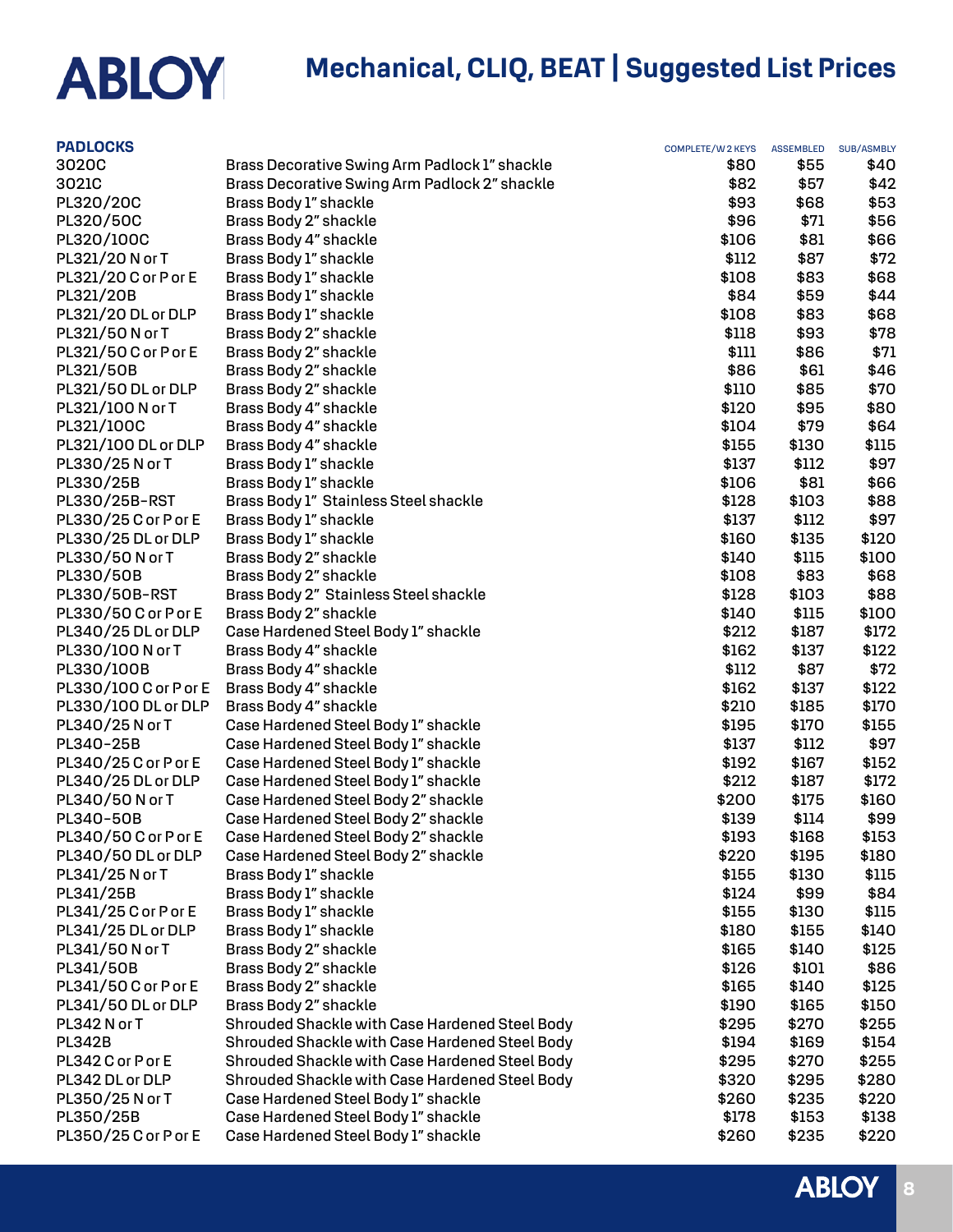### **Mechanical, CLIQ, BEAT | Suggested List Prices**

|                                 |                                                                       | COMPLETE/W 2 KEYS      | <b>ASSEMBLED</b>  | <b>SUB/ASMBLY</b> |
|---------------------------------|-----------------------------------------------------------------------|------------------------|-------------------|-------------------|
| PL350/25 DL or DLP              | Case Hardened Steel Body 1" shackle                                   | \$285                  | \$260             | \$245             |
| PL350/50 N or T                 | Case Hardened Steel Body 2" shackle                                   | \$275                  | \$250             | \$235             |
| PL350/50B                       | Case Hardened Steel Body 2" shackle                                   | \$180                  | \$155             | \$140             |
| PL350/50 C or P or E            | Case Hardened Steel Body 2" shackle                                   | \$262                  | \$237             | \$222             |
| PL350/50 DL or DLP              | Case Hardened Steel Body 2" shackle                                   | \$295                  | \$270             | \$255             |
| <b>PL358T</b>                   | Case hardened steel with removable shackle 1.5" clearance             | \$315                  | \$290             | \$275             |
| <b>PL362T</b>                   | Shrouded Shackle with Case Hardened Steel Body                        | \$500                  | \$475             | \$460             |
| <b>PL362B</b>                   |                                                                       | \$390                  | \$365             | \$350             |
|                                 | Shrouded Shackle with Case Hardened Steel Body                        |                        |                   |                   |
| <b>NEW VISUAL PACK PADLOCKS</b> |                                                                       | <b>COMPLETE/W2KEYS</b> |                   |                   |
| PL330T_11820121                 | Visual Pack Padlocks - Assembled with 2 keys PL330-25T                | \$120                  |                   |                   |
| PL330T_11820131                 | Visual Pack Padlocks - Assembled with 2 keys PL330-50T                | \$125                  |                   |                   |
| PL340T_11820121                 | Visual Pack Padlocks - Assembled with 2 keys PL340-25T                | \$175                  |                   |                   |
|                                 |                                                                       | \$180                  |                   |                   |
| PL340T_11820131                 | Visual Pack Padlocks - Assembled with 2 keys PL340-50T                |                        |                   |                   |
| PL350T_11820121                 | Visual Pack Padlocks - Assembled with 2 keys PL350-25T                | \$240                  |                   |                   |
| PL350T_11820131                 | Visual Pack Padlocks - Assembled with 2 keys PL350-50T                | \$245                  |                   |                   |
| <b>SWP PADLOCKS</b>             |                                                                       | <b>COMPLETE/W2KEYS</b> | <b>ASSEMBLED</b>  | <b>SUB/ASMBLY</b> |
| PLI330/25T                      | Brass Body 1" shackle with orings in shackle Holes                    | \$150                  | \$125             | \$110             |
| PLI330/25B                      |                                                                       | \$115                  | \$90              | \$75              |
|                                 | Brass Body 1" shackle with orings in shackle Holes                    |                        |                   |                   |
| PLI330/50T                      | Brass Body 2" shackle with orings in shackle Holes                    | \$155                  | \$130             | \$115             |
| PLI330/50B                      | Brass Body 2" shackle with orings in shackle Holes                    | \$120                  | \$95              | \$80              |
| PLM330/25T                      | Brass Body 1" shackle with orings & water tight lug cap               | \$160                  | \$135             | \$120             |
| PLM330/25B                      | Brass Body 1" shackle with orings & water tight lug cap               | \$135                  | \$110             | \$95              |
| PLM330/50T                      | Brass Body 2" shackle with orings & water tight lug cap               | \$165                  | \$140             | \$125             |
| PLM330/50B                      | Brass Body 2" shackle with orings & water tight lug cap               | \$140                  | \$115             | \$100             |
| PLI340/25T                      | Case hardened steel Body 1" shackle with orings in Shackle Holes      | \$200                  | \$175             | \$160             |
| PLI340/25B                      | Case hardened steel Body 1" shackle with orings in Shackle Holes      | \$145                  | \$120             | \$105             |
| PLI340/50T                      | Case hardened steel Body 2" shackle with orings in Shackle Holes      | \$205                  | \$180             | \$165             |
| PLI340/50B                      | Case hardened steel Body 2" shackle with orings in Shackle Holes      | \$150                  | \$125             | \$110             |
| PLM340/25T                      | Case hardened steel Body 1" shackle with orings & water tight lug cap | \$215                  | \$190             | \$175             |
| PLM340/25B                      | Case hardened steel Body 1" shackle with orings & water tight lug cap | \$165                  | \$140             | \$125             |
| PLM340/50T                      | Case hardened steel Body 2" shackle with orings & water tight lug cap | \$215                  | \$190             | \$175             |
| PLM340/50B                      | Case hardened steel Body 2" shackle with orings & water tight lug cap | \$165                  | \$140             | \$125             |
| PLI350/25T                      | Case hardened steel Body 1" shackle with orings in shackle Holes      | \$270                  | \$245             | \$230             |
| PLI350/25B                      |                                                                       | \$185                  | \$160             | \$145             |
|                                 | Case hardened steel Body 1" shackle with orings in shackle Holes      |                        |                   |                   |
| PLI350/50T                      | Case hardened steel Body 2" shackle with orings in shackle Holes      | \$280                  | \$255             | \$240             |
| PLI350/50B                      | Case hardened steel Body 2" shackle with orings in shackle Holes      | \$190                  | \$165             | \$150             |
| PLM350/25T                      | Case hardened steel Body 1" shackle with orings & water tight lug cap | \$285                  | \$260             | \$245             |
| PLM350/25B                      | Case hardened steel Body 1" shackle with orings & water tight lug cap | \$195                  | \$170             | \$155             |
| <b>PLM350/50T</b>               | Case hardened steel Body 2" shackle with orings & water tight lug cap | \$290                  | \$265             | \$250             |
| PLM350/50B                      | Case hardened steel Body 2" shackle with orings & water tight lug cap | \$200                  | \$175             | \$160             |
| <b>PLI</b>                      | - padlock has sealed shackle                                          |                        |                   |                   |
| <b>PLM</b>                      | - padlock has sealed shackle and weather seal cap                     |                        |                   |                   |
|                                 |                                                                       |                        |                   |                   |
| <b>NEW BLOCK LOCK PADLOCKS</b>  |                                                                       | <b>COMPLETE/W2KEYS</b> | <b>ASSEMBLED</b>  | <b>SUB/ASMBLY</b> |
| <b>BLIIIT</b>                   | Block Lock with CY406T Cylinder                                       | \$198                  | \$173             | \$158             |
| <b>BLIIIT-LC</b>                | <b>Block Lock Body Only</b>                                           |                        |                   | \$105             |
| <b>PADLOCK ACCESSORIES</b>      |                                                                       |                        |                   |                   |
| <b>PL200</b>                    |                                                                       |                        | <b>LIST PRICE</b> |                   |
|                                 | "Staple" Hasp - Hardened Steel, Right Hand, Grade 3                   |                        | \$99              |                   |
| <b>PL202</b>                    | "Staple" Hasp - Hardened Steel, Left Hand, Grade 3                    |                        | \$99              |                   |
| <b>PL201</b>                    | "Staple" Hasp - Hardened Steel, Right Hand, Grade 4                   |                        | \$125             |                   |
| <b>PL203</b>                    | "Staple" Hasp - Hardened Steel, Left Hand, Grade 4                    |                        | \$125             |                   |

**ABLOY 9**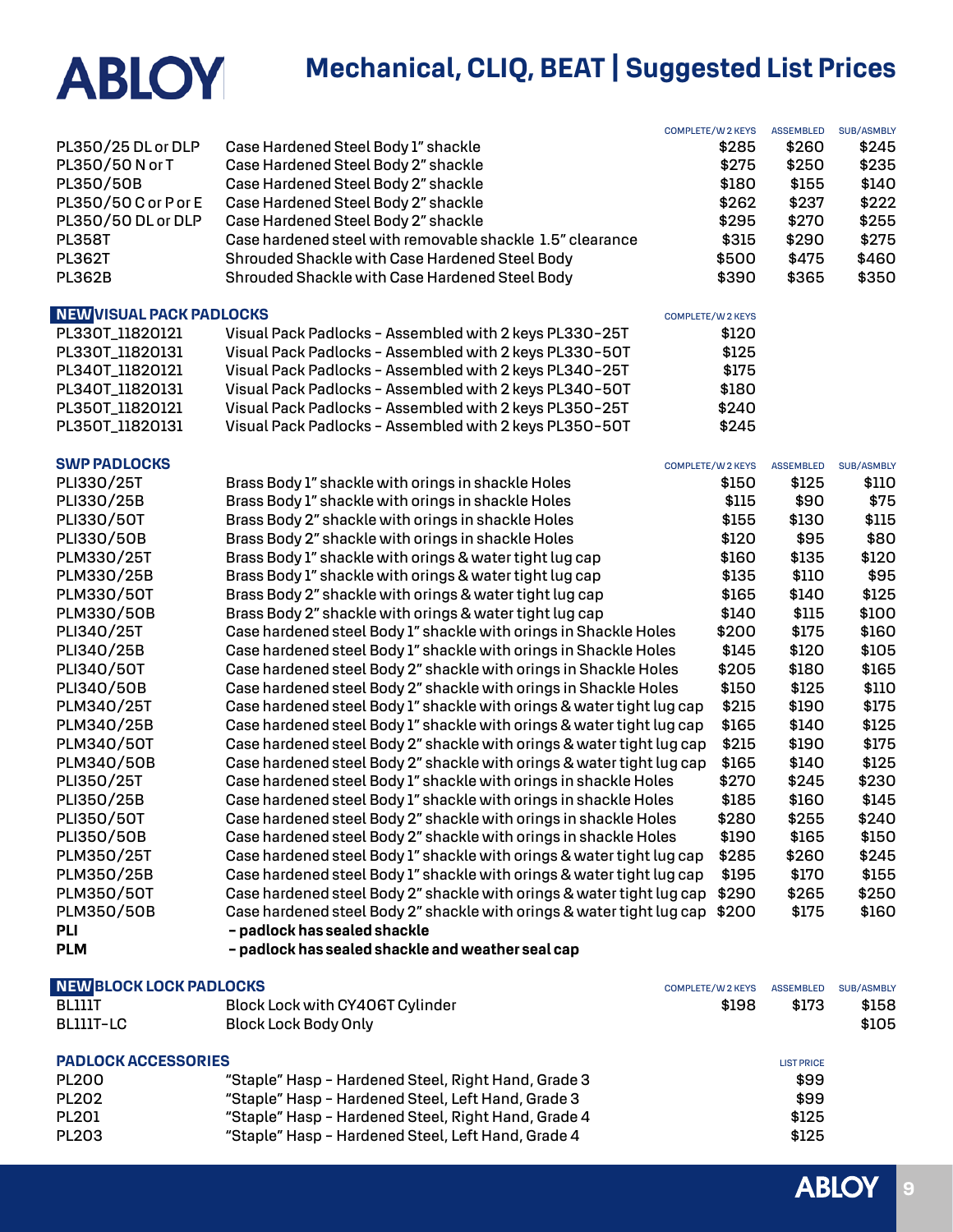## **Mechanical, CLIQ, BEAT | Suggested List Prices**

|                                         |                         | <b>COMPLETE/W2KEYS</b>                                                   | <b>ASSEMBLED</b>  | <b>SUB/ASMBLY</b> |
|-----------------------------------------|-------------------------|--------------------------------------------------------------------------|-------------------|-------------------|
| <b>PL204</b>                            |                         | "Staple" Hasp - Hardened Steel, Non Handed                               | \$99              |                   |
| <b>PL205</b>                            |                         | "Staple Hasp" - Hardened Steel, Righ Hand, Grade 6                       | \$499             |                   |
| <b>PL206</b>                            |                         | "Staple Hasp" - Hardened Steel, Left Hand, Grade 6                       | \$499             |                   |
| S0400                                   | Padlock Hasp Offset     |                                                                          | \$44              |                   |
| S0410                                   | Padlock Hasp In-Line    |                                                                          | \$35              |                   |
| SO420                                   | Puck Hasp Offset        |                                                                          | \$44              |                   |
| SO430                                   | Puck Hasp In-Line       |                                                                          | \$31              |                   |
| 802897                                  | Dust Cover PL330        |                                                                          | \$13              |                   |
| 805649                                  |                         | Dust Impact Cover PL340/341                                              | \$15              |                   |
| 802858                                  | Dust Cover PL350        |                                                                          | \$7               |                   |
| 808248                                  | Dust Impact Cover PL330 |                                                                          | \$12              |                   |
| <b>PADLOCK CHAIN-CLEVIS ATTACHMENTS</b> |                         |                                                                          | <b>LIST PRICE</b> |                   |
| 800-0016                                | <b>PL330</b>            | 12" Chain with Clevis (Black Rubber Membrane Coated Chain)               | \$32              |                   |
| 800-0019                                | <b>PL330</b>            | 18" Chain with Clevis (Black Rubber Membrane Coated Chain)               | \$41              |                   |
| 800-0017                                | PL340-341               | 12" Chain with Clevis (Black Rubber Membrane Coated Chain)               | \$32              |                   |
| 800-0020                                | PL340-341               | 18" Chain with Clevis (Black Rubber Membrane Coated Chain)               | \$41              |                   |
| 800-0018                                | PL350                   | 12" Chain with Clevis (Black Rubber Membrane Coated Chain)               | \$32              |                   |
| 800-0021                                | <b>PL350</b>            | 18" Chain with Clevis (Black Rubber Membrane Coated Chain)               | \$41              |                   |
| 800-0021-S                              | <b>PL350</b>            | 18" Chain with Clevis (Silver Chain)                                     | \$41              |                   |
| 780534900                               |                         | 9" Chain (8MM) with Clevis for PL330 (Silver Chain)                      | \$32              |                   |
| 780535000                               |                         | 9.5" Chain (8MM) with Clevis for PL330 (Unfinished Chain)                | \$32              |                   |
| 780535100                               |                         | 9" Chain (10MM) with Clevis For PL340/341 (Silver Chain)                 | \$32              |                   |
| 800100400                               | Puck Chain Kit 8"       |                                                                          | \$40              |                   |
| 800100600                               | SO100 Chain Kit 12"     |                                                                          | \$43              |                   |
| 800100700                               |                         | PL350 Heavy Duty Chain 18" (Silver Chain)                                | \$41              |                   |
| 800200200                               |                         | 3' Foot Chain - meets FED SPEC RR-C-271D                                 | \$150             |                   |
|                                         |                         | GENERAL FIELD SERVICE PADLOCKS (GOV RESTRICTED KEYWAY GOV ONLY)          | <b>ASSEMBLED</b>  |                   |
| PL655(FF-P-2827A)                       |                         | 3/8" DIA Shackle x 1-1/4" Clearance                                      | \$308             |                   |
| PL656(FF-P-2827B)                       |                         | 1/2" DIA Shackle x 1-1/2" Clearance                                      | \$315             |                   |
| PL655-LB(FF-P-2827A)                    |                         | 3/8" DIA Shackle x 1-1/4" Clearance w/ clevis & 10" chain Anti-Vibration | \$332             |                   |
| PL656-LB(FF-P-2827B)                    |                         | 1/2" DIA Shackle x 1-1/2" Clearance w/ clevis & 10" chain Anti-Vibration | \$338             |                   |
| PL655-SC(FF-P-2827A)                    |                         | 3/8" DIA Shackle x 1-1/4" Clearance w/ 800200200 chain                   | \$360             |                   |
| PL656-SC(FF-P-2827B)                    |                         | 1/2" DIA Shackle x 1-1/2" Clearance w/800200200 chain                    | \$367             |                   |
| <b>PL101</b>                            |                         | Replaceable cylinder for PL655 (ea)                                      | \$64              |                   |
| <b>PL102</b>                            |                         | Replaceable cylinder for PL656 (ea)                                      | \$64              |                   |
| FSP-D-CK                                |                         | Government Cut Keys for Field Service Padlocks                           | \$16              |                   |
|                                         |                         | Government Master Keying Surcharge for Field Service Padlocks            | \$8               |                   |
| <b>FURNITURE LOCKS</b>                  |                         | <b>COMPLETE/W2KEYS</b>                                                   | <b>ASSEMBLED</b>  | <b>SUB/ASMBLY</b> |
| <b>OF220C</b>                           |                         | Cabinet lock 7-disc, flat bolt<br>\$117                                  | \$92              | \$77              |
| <b>OF220B</b>                           |                         | Cabinet lock 7-disc, flat bolt<br>\$100                                  | \$75              | \$60              |
| <b>OF221C</b>                           |                         | Cabinet lock 7-disc, spring latch bolt<br>\$124                          | \$99              | \$84              |
| <b>OF221N</b>                           |                         | Cabinet lock 7-disc, spring latch bolt<br>\$139                          | \$114             | \$99              |
| OF230 N or T                            |                         | Cabinet lock 11-disc, flat bolt<br>\$117                                 | \$92              | \$77              |
| <b>OF230B</b>                           |                         | Cabinet lock 11-disc, flat bolt<br>\$87                                  | \$62              | \$47              |
| OF230 C or E                            |                         | Cabinet lock 11-disc, flat bolt<br>\$117                                 | \$92              | \$77              |
| OF231 N or T                            |                         | Cabinet lock 11-disc, spring latch bolt<br>\$117                         | \$92              | \$77              |
| OF231 C or E                            |                         | Cabinet lock 11-disc, spring latch bolt<br>\$117                         | \$92              | \$77              |
| OF232 N or T                            |                         | Cabinet lock 11-disc, front mounted flat bolt<br>\$128                   | \$103             | \$88              |
| OF232 C or E                            |                         | Cabinet lock 11-disc, front mounted flat bolt<br>\$128                   | \$103             | \$88              |
| OF234 N or C                            |                         | Cabinet Lock 11-disc, central locking bar<br>\$139                       | \$114             | \$99              |
| <b>OF234B</b>                           |                         | Cabinet Lock 11-disc, central locking bar<br>\$128                       | \$103             | \$88              |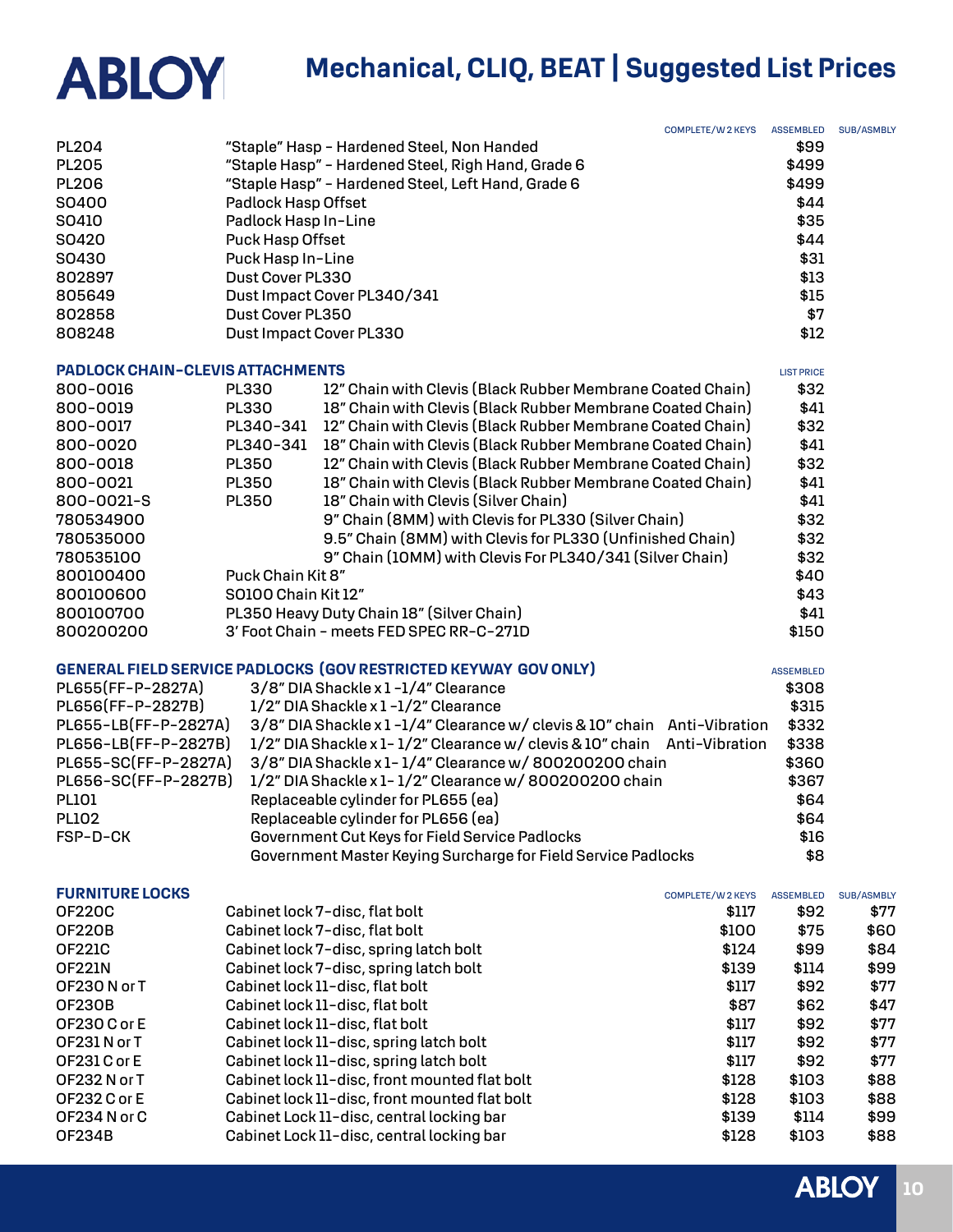|                    |                                                                  | <b>COMPLETE/W2KEYS</b> | <b>ASSEMBLED</b>  | <b>SUB/ASMBLY</b> |
|--------------------|------------------------------------------------------------------|------------------------|-------------------|-------------------|
| OF235 N or T or C  | Cabinet lock 11-disc, double hook bolt                           | \$117                  | \$92              | \$77              |
| <b>OF235B</b>      | Cabinet lock 11-disc, double hook bolt                           | \$106                  | \$81              | \$66              |
| <b>OF420C</b>      | Push button lock 7-disc, 26MM                                    | \$117                  | \$92              | \$77              |
| <b>OF420B</b>      | Push button lock 7-disc, 26MM                                    | \$106                  | \$81              | \$66              |
| OF430 N, T, C, E   | Push button lock 11-disc, wood mounted                           | \$150                  | \$125             | \$110             |
| <b>OF430B</b>      | Push button lock 11-disc, wood mounted                           | \$106                  | \$81              | \$66              |
| OF431 N, T, C, E   | Push button lock 11-disc, glass mounted                          | \$172                  | \$147             | \$132             |
| <b>OF431B</b>      | Push button lock 11-disc, glass mounted                          | \$114                  | \$89              | \$74              |
| OF432 N, T, C, E   | Push button lock 11-disc, rail mounted                           | \$183                  | \$158             | \$143             |
| <b>OF432B</b>      | Push button lock 11-disc, rail mounted                           | \$138                  | \$113             | \$98              |
| <b>OF433N</b>      | Push button lock 11-disc locked with key only                    | \$150                  | \$125             | \$110             |
|                    |                                                                  |                        |                   |                   |
|                    | <b>ABLOY KEYS (ABLOY KEYS MADE OF NICKEL-SILVER)</b>             |                        | <b>LIST PRICE</b> |                   |
| <b>KEYDECODE</b>   | Factory Decode of ABLOY key and keyway indentification           |                        | \$25 Net          |                   |
| PRO-D-CK           | Protec 2 Distributor Level Cut Key                               |                        | \$17              |                   |
| PR-D-CK            | Protec Distributor Level Cut Key                                 |                        | \$17              |                   |
| DL-D-CK            | Disk Lock Distributor Level Cut Key                              |                        | \$17              |                   |
| DLP-D-CK           | Disk Lock Pro Distributor Level Cut Key                          |                        | \$17              |                   |
| C-D-CK             | <b>Classic Distributor Level Cut Key</b>                         |                        | \$17              |                   |
| $E-D-CK$           | Exec Distributor Level Cut Key                                   |                        | \$17              |                   |
| P-D-CK             | Profile Distributor Level Cut Key                                |                        | \$17              |                   |
| B-D-CK             | Sentry Distributor Level Cut Key                                 |                        | \$17              |                   |
| PRO-D-KB           | Protec 2 Distributor Level Keyblank                              |                        | \$7               |                   |
| PR-D-KB            | Protec Distributor Level Keyblank                                |                        | \$7               |                   |
| DL-D-KB            | Disk Lock Distributor Level Keyblank                             |                        | \$7               |                   |
| DLP-D-KB           | Disk Lock Pro Distributor Level Keyblank                         |                        | \$7               |                   |
| $C-D-KB$           | Classic Distributor Level Keyblank                               |                        | \$7               |                   |
| $E-D-KB$           | Exec Distributor Level Keyblank                                  |                        | \$7               |                   |
| $P-D-KB$           | Profile Level II Keyblank                                        |                        | \$7               |                   |
| $S-D-KB$           | Sentry Distributor Level Keyblank                                |                        | \$7               |                   |
| PRO-I/C-CKB        | Protec 2 I/C core control keyblank                               |                        | \$19              |                   |
| PRO-I/C-CCK        | Protec 2 I/C core precut control key                             |                        | \$43              |                   |
| PR-I/C-CKB         | Protec I/C core control keyblank                                 |                        | \$19              |                   |
| PR-I/C-CKB         | Protec I/C core precut control key                               |                        | \$43              |                   |
|                    |                                                                  |                        |                   |                   |
| <b>ACCESSORIES</b> |                                                                  |                        | <b>LIST PRICE</b> |                   |
| LT103              | Protec & Protec 2 Key cutting Machine                            |                        | \$8,999           |                   |
| 787510300          | Key Machine Blade Replacement (LT103) (KM6000) (KM6210) (KM6220) |                        | \$1,152           |                   |
|                    | (KM6221) ** ALL KM Machines Require 2 Blades                     |                        |                   |                   |
|                    | <b>Protec 2 Disc Controllers</b>                                 |                        | \$25              |                   |
| KS802-807185       | Plastic key bow                                                  |                        | \$5               |                   |
|                    |                                                                  |                        |                   |                   |
| 434939             | 1/16" hardened steel trim ring for cam lock                      |                        | \$60              |                   |
|                    | Rim lock strike                                                  |                        | \$28              |                   |
|                    | Cabinet lock strike                                              |                        | \$2               |                   |
| 802330             | OF205 strike                                                     |                        | \$12              |                   |
|                    | Escutcheon ring                                                  |                        | \$10              |                   |
| 9111               | Hardened trim ring                                               |                        | \$24              |                   |
| 9113               | 1/4" Extension for rim - mortise cylinder 412392                 |                        | \$65              |                   |
| 399100             | Mortise Cylinder Installation Tool (Round Dial)                  |                        | \$275             |                   |
| 330272             | Assembly tool for cam lock retaining ring                        |                        | \$179             |                   |
|                    | I.D. Buttons - package of 10 - assorted colours available        |                        | \$6               |                   |
|                    | I.D. Buttons - package of 100 - assorted colours available       |                        | \$60              |                   |
| LT0801             | Disc Identifier Protec 2                                         |                        | \$67              |                   |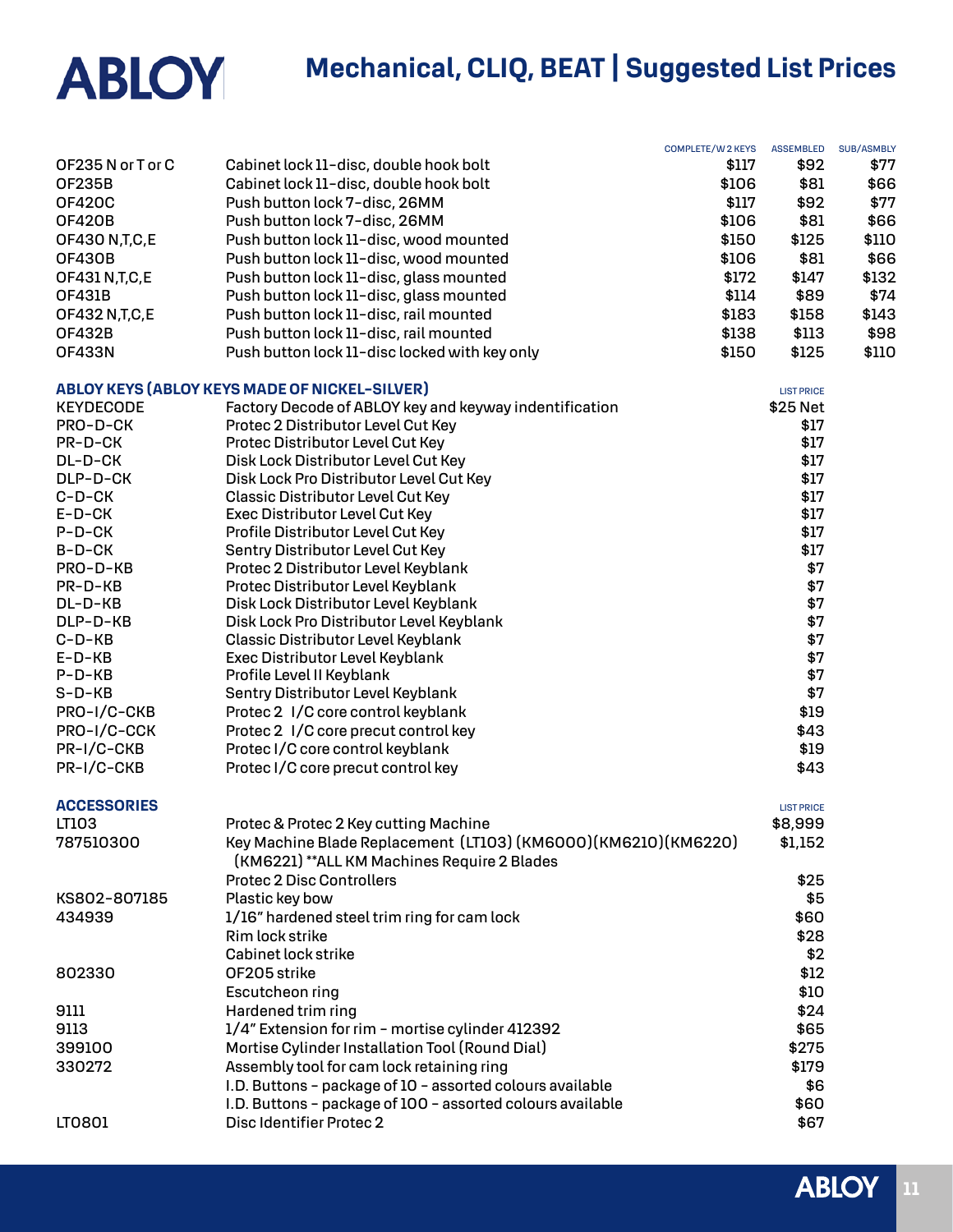|                                              |                                                                                                              | <b>LIST PRICE</b> |
|----------------------------------------------|--------------------------------------------------------------------------------------------------------------|-------------------|
| LT206                                        | Key stamping block w/guide                                                                                   | \$800             |
| <b>LT8000T</b>                               | Protec 2 Standard Disc Kit with accessories                                                                  | \$550             |
| LT8030T                                      | Protec 2 Master Disc Kit (57 Multi Gate Masters)                                                             | \$800             |
| LT214                                        | Protec2 Key Decoder                                                                                          | \$275             |
| LT227                                        | <b>Custom Disc Controller Removal Pliers</b>                                                                 | \$279             |
| 455328                                       | Fixing Plate Camlock, Square                                                                                 | \$2               |
| 466091                                       | <b>Fixing Plate Camlock</b>                                                                                  | \$2               |
| 413807                                       | <b>Fixing Plate Camlock, Glass</b>                                                                           | \$22              |
| 421001                                       | Extension CY321, 5mm extension                                                                               | \$20              |
| 421031                                       | Extension CY322 or CY323 5mm extension both sides                                                            | \$25              |
| 421046                                       | Extension CY322 or CY323 10mm extension both sides                                                           | \$25              |
| 421024                                       | Extension CY322 or CY323 45mm extension back end                                                             | \$40              |
|                                              | Numerous other extension sizes available - Please contact office                                             |                   |
| <b>DISCS &amp; SPACERS</b>                   |                                                                                                              | <b>LIST PRICE</b> |
|                                              | Discs - package of 100 Protec & Protec 2                                                                     | \$82              |
|                                              | Discs - package of 100 Clasic & Profile                                                                      | \$72              |
|                                              | Discs - package of 100 Exec & Sentry                                                                         | \$59              |
|                                              | Discs - package of 100 Disklock - Disklock Pro                                                               | \$74              |
|                                              | Master discs & Profile Discs - package of 25 C, P, E, DL, DLP, B, N, T                                       | \$25              |
|                                              | Master discs & Profile Discs - package of 100 C, P, E, DL, DLP, B, N, T                                      | \$100             |
| 741677400                                    | Spacers - .4MM package of 100 (Silver) Protec 2                                                              | \$40              |
| 741677500                                    | Spacers - .5MM package of 100 (Bronze) Protec 2                                                              | \$40              |
|                                              | Spacers - .4MM package of 100 (Silver) Protec                                                                | \$40              |
|                                              | Spacers - .5MM package of 100 (Bronze) Protec                                                                | \$40              |
|                                              | Spacers - (Classic - Profile - Exec)                                                                         | \$29              |
|                                              | Spacers - Sentry                                                                                             | \$32              |
|                                              | Spacers - Disklock - Disk Lock Pro                                                                           | \$33              |
|                                              |                                                                                                              |                   |
| <b>ELECTRIC LOCKS FOR NARROW STYLE DOORS</b> |                                                                                                              | <b>LIST PRICE</b> |
| EL402                                        | Lock case-Interior Doors, non-handed (replaced EL413)                                                        | \$899             |
| EL404                                        | Lock case-Euro Profile DIN Range (replaced EL414)                                                            | \$899             |
| EL410                                        | Lock case - fail secure                                                                                      | \$599             |
| EL411                                        | Lock case - fail safe<br>Above lock cases include A/R cam for push paddle, strike, wiring diagrams templates | \$599             |
|                                              | and instructions. Please specify Backset (31/32" or 1-1/8"), voltage (12V or 24V)                            |                   |
|                                              | & handing (Left or Right) when ordering.                                                                     |                   |
| EL420                                        | Euro Profile, Narrow Style, Exit by handle is required with EA 240 strike                                    | \$2,455           |
| EL460                                        | Euro Profile, Narrow Style, Outside Handle control                                                           | \$999             |
| EL461                                        | Euro Profile, Narrow Style, Outside and Inside Handle control                                                | \$1,899           |
| EL466                                        | Euro Profile, Narrow Style, Outside Handle control, multi-point                                              | \$1,799           |
| EL482                                        | Scandinavian Range Solenoid Lockcase with interior/exterior handle control                                   | \$999             |
| <b>EL518</b>                                 | Push & pull function motor lock case for solid doors                                                         | \$1,650           |
|                                              | (specify backset: 55, 60, 65, 80, 100 mm & voltage: 12v or 24v                                               |                   |
| EL520                                        | Euro Profile, Narrow Style, Exit by handle for wood/metal doors EA240 included                               | \$2,599           |
| EL532                                        | Motor Lock, wooden or metal doors, high traffic areas                                                        | \$2,699           |
| EL560                                        | EL Handle Controlled Lockcase for Solid Doors-medium traffic interior                                        | \$999             |
| EH006/042                                    | Handle Set for EL560                                                                                         | \$165             |
| <b>EL570</b>                                 | Ansi Standard Electric Control Lock Case                                                                     | \$1,499           |
| DH004_15130y100                              | Handle set for EL570                                                                                         | \$165             |
| EL561                                        | Handle Controlled Lockcase, both inside and outside                                                          | \$999             |
| <b>EL648</b>                                 | Auxiliary lock, hook bolt, suited for sliding doors                                                          | \$2,699           |
| <b>EL580</b>                                 | Handle Controlled Lockcase for Solid Doors interior/exterior                                                 | \$999             |
| EL582                                        | Handle Controlled Lockcase/Solid Doors/inside and outside function                                           | \$1,145           |
| <b>MP518</b>                                 | Multipoint motor lock for metal & wooden doors                                                               | \$2,199           |

**ABLOY**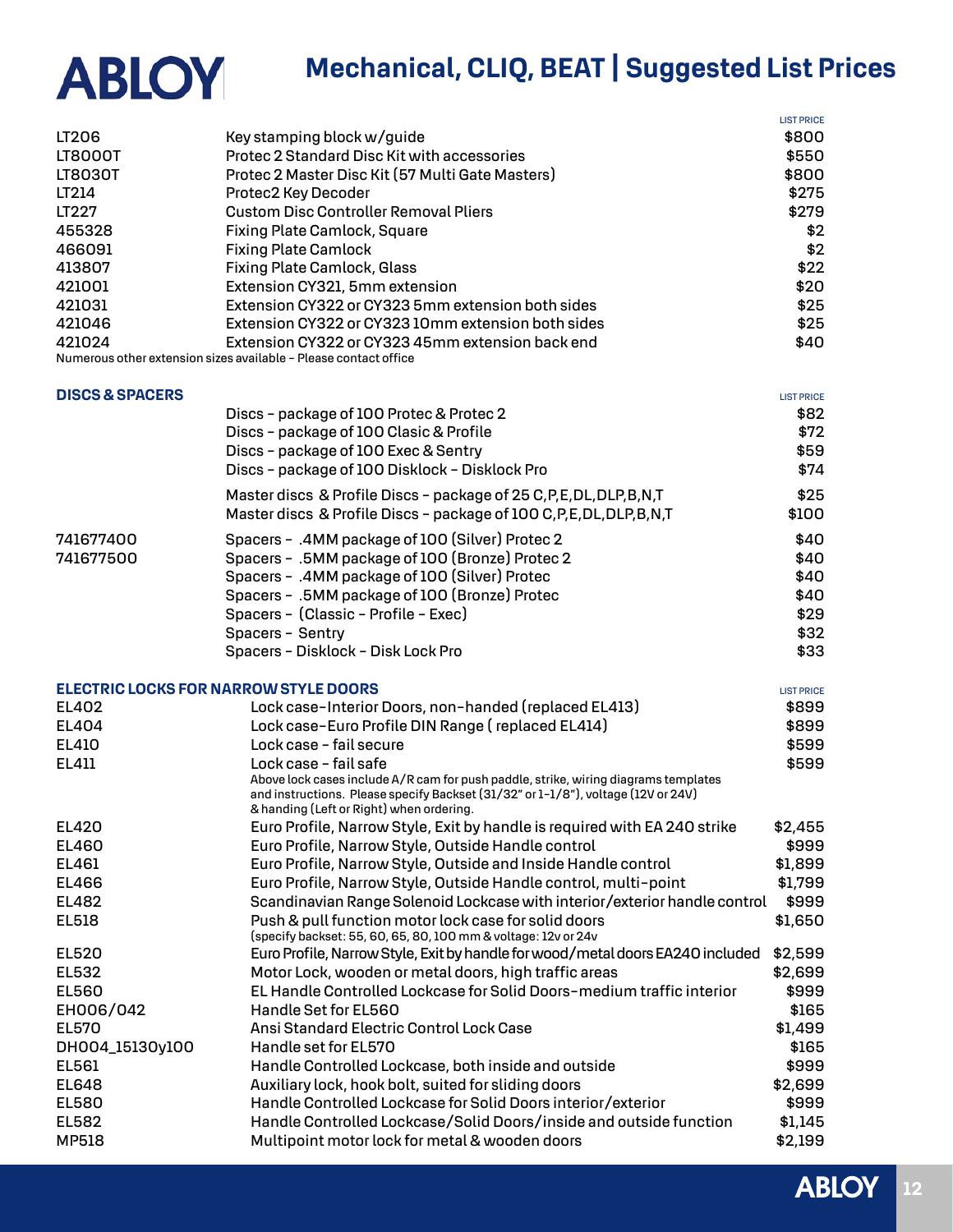| <b>ABLOY</b> |
|--------------|
|--------------|

| <b>ACCESSORIES FOR ELECTRIC LOCKS</b>        |                                                                                                           | <b>LIST PRICE</b> |
|----------------------------------------------|-----------------------------------------------------------------------------------------------------------|-------------------|
| 6310                                         | Handle without microswitch                                                                                | \$235             |
| 6311                                         | Handle with microswitch                                                                                   | \$275             |
| 4610                                         | Striker Plate EL410/411                                                                                   | \$34              |
| EA210                                        | 6m Cable (EL580)                                                                                          | \$72              |
| EA218                                        | 6mm Cable                                                                                                 | \$99              |
| EA219                                        | 10mm Cable                                                                                                | \$126             |
| EA220                                        | 10 <sub>m</sub> Cable                                                                                     | \$108             |
| EA221                                        | Mortise lockset Cable 10m                                                                                 | \$54              |
| EA224                                        | 10m Cable EL648 / EL614                                                                                   | \$64              |
| EA280                                        | Lead cover, opening angle of door is less than 120°                                                       | \$77              |
| EA281                                        | Lead cover, opening angle of door is more than 120°                                                       | \$142             |
| EA288                                        | 8mm Split Handle                                                                                          | \$22              |
| EA289                                        | 9mm Split Handle                                                                                          | \$22              |
| EA322                                        | Striker Plate EL460/560                                                                                   | \$28              |
| EA324                                        | <b>Striker Plate</b>                                                                                      | \$20              |
| 808357                                       | <b>Striker Plate for EL482</b>                                                                            | \$97              |
|                                              |                                                                                                           |                   |
| <b>DOOR CLOSERS- PARTS &amp; ACCESSORIES</b> |                                                                                                           | <b>LIST PRICE</b> |
| <b>DC335</b>                                 | Door Closer - Internal & External with (BC) use with DC190 arm sold separately                            | \$313             |
| <b>DC335</b>                                 | Door Closer - Internal & External with (BC + DC) use with DC190 arm sold separately \$332                 |                   |
| DC240-12                                     | Door Closer - Internal & External for Large Doors with BC (aluminum)<br>DC190 arm sold separately         | \$446             |
| DC240-14                                     | Door Closer - Internal & External for Large Doors with (BC+DC) (aluminum)<br>DC190 sold separately        | \$502             |
| DC240-32                                     | Door Closer - Internal & External for Large Doors with (BC) (stainless steel)<br>DC190 sold separately    | \$891             |
| DC240-34                                     | Door Closer - Internal & External for Large Doors with (BC+DC) (stainless steel)<br>DC190 sold separately | \$941             |
| DC247                                        | Door Closer - Internal & External for Heavy Doors (350 lb max)<br>use with DC197 arm sold separately      | \$670             |
| <b>DC330</b>                                 | Door Closer - non-handed, cam action                                                                      |                   |
|                                              | - adjustable for light opening resistance DC194 sold separately                                           | \$476             |
| <b>DC250</b>                                 | Door Closer - Non-Handed, cam action (specify color and mounting plate)<br>DC194 sold separately          | \$718             |
| <b>DC270</b>                                 | Door Closer - Designed for Ships & Extremely Heavy Doors - sliding Arm                                    | \$979             |
| <b>DC190</b>                                 | Regular Arm                                                                                               | \$152             |
| <b>DC191</b>                                 | Mechanical hold open device                                                                               | \$904             |
| <b>DC193</b>                                 | Sliding Arm-designed for cam action door closers                                                          | \$143             |
| DC194                                        | <b>Sliding Arm</b>                                                                                        | \$183             |
| <b>DC197</b>                                 | Arm-silver-Hardened Joint                                                                                 | \$320             |
| <b>DC199</b>                                 | Standard Arm with locked joint (for fire doors)                                                           | \$182             |
| <b>DC126</b>                                 | <b>Mounting Plate</b>                                                                                     | \$30              |
| <b>DC130</b>                                 | <b>Mounting Plate</b>                                                                                     | \$30              |
| <b>CLUB SERIES CARD LOCK SYSTEM</b>          |                                                                                                           | <b>LIST PRICE</b> |
| 290289                                       | Removable Cylinder 29mm, RH w/492130 trim ring                                                            | \$249             |
| 290290                                       | Fixed Cylinder 19mm, RH                                                                                   | \$195             |
| 290291                                       | Fixed Cylinder 29mm, RH                                                                                   | \$203             |
| 290296                                       | Removable Cylinder 29mm, LH w/492130 trim ring                                                            | \$265             |
| 290297                                       | Fixed Cylinder 19mm, LH                                                                                   | \$218             |
| 290298                                       | Fixed Cylinder 29mm, LH                                                                                   | \$223             |
| 290299                                       | Fixed Cylinder 29mm, RH desmo keys                                                                        | \$252             |
| 290300                                       | Fixed Cylinder 29mm, LH, desmo keys                                                                       | \$252             |
| 290305                                       | Fixed Cylinder 19mm, RH w/transportation tab                                                              | \$211             |
| 290306                                       | Fixed Cylinder 29mm, RH w/transportation tab                                                              | \$213             |
|                                              |                                                                                                           |                   |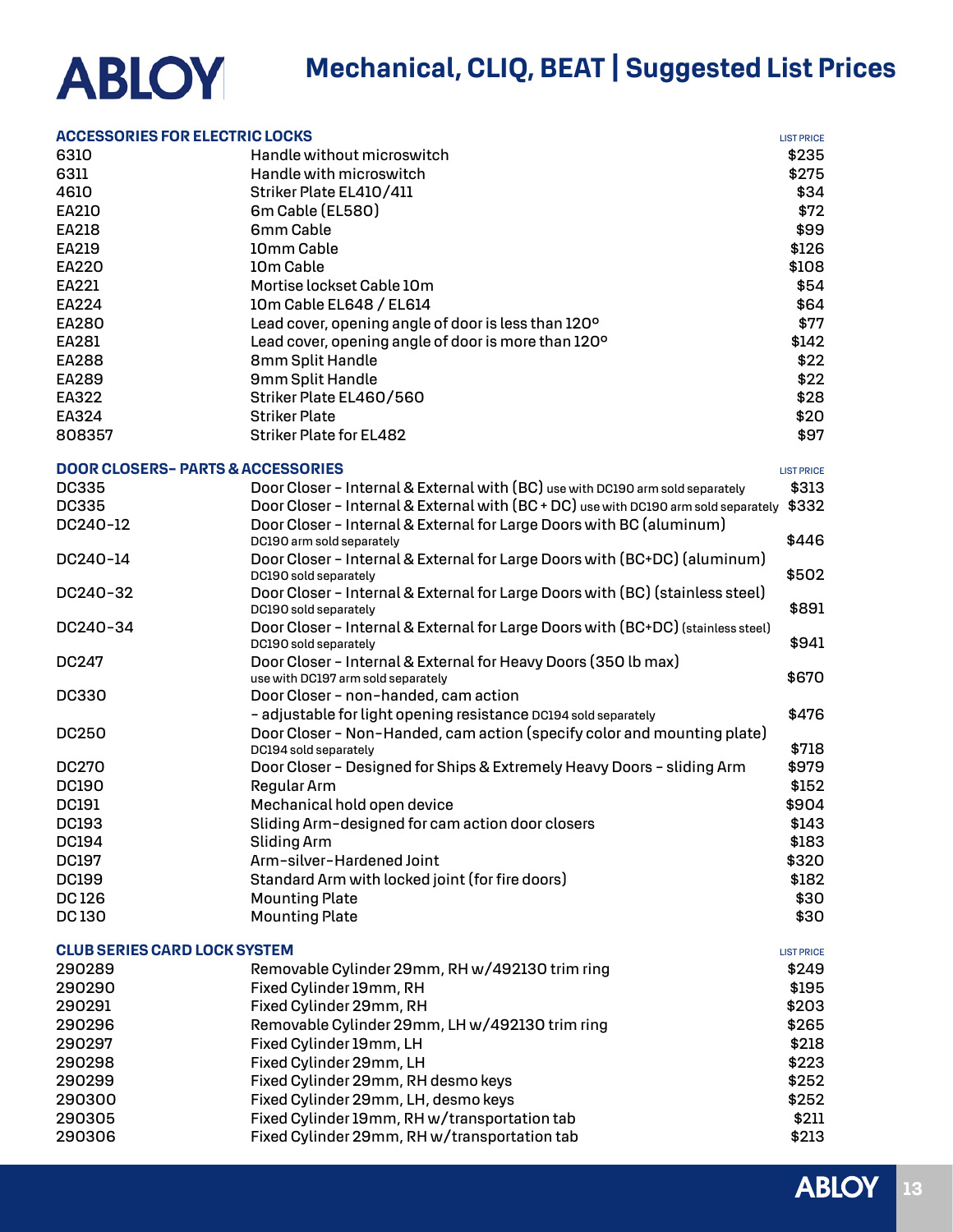| <b>CLUB SERIES COIN LOCK SYSTEM</b><br>290236 | Fixed Cylinder 19mm, RH, corrosion resistant                               | <b>LIST PRICE</b><br>\$153 |
|-----------------------------------------------|----------------------------------------------------------------------------|----------------------------|
| 290238                                        | Removable Cylinder 29mm, RH, corrosion resistant, w/492130 trim ring       | \$199                      |
| 290240                                        | Fixed Cylinder 19mm, LH, corrosion resistant                               | \$166                      |
| 290242                                        | Removable Cylinder 29mm, LH corrosion resistant, w 492130 trim ring        | \$209                      |
| 290255                                        | Fixed Cylinder 29mm, RH, corrosion resistant, desmo keys                   | \$195                      |
| 290256                                        | Fixed Cylinder 29mm, LH, corrosion resistant, desmo keys                   | \$195                      |
| 290257                                        | Fixed Cylinder 29mm, RH, corrosion resistant                               | \$171                      |
| 290258                                        | Fixed Cylinder 29mm, LH, corrosion resistant                               | \$195                      |
| <b>CLUB SERIES KEYS</b>                       |                                                                            | <b>LIST PRICE</b>          |
| 491155                                        | Extra Cut Keys for Locks                                                   | \$15                       |
| 491155MK                                      | Master Key                                                                 | \$17                       |
| 491155MGT                                     | Management Key                                                             | \$21                       |
| 491155CB                                      | Coin Box Key                                                               | \$8                        |
| 492366                                        | Assa Desmo Extra Cut Keys for Locks                                        | \$16                       |
| 809275                                        | Metal I.D. Tag, with stamping (up to six characters)                       | \$5                        |
| <b>CLUB SERIES CASSETTE LOCK SYSTEM</b>       |                                                                            | <b>LIST PRICE</b>          |
| 290442                                        | Fixed Cylinder 19mm, RH                                                    | \$193                      |
| 290444                                        | Removable Cylinder 29mm, RH w/492130 trim ring                             | \$246                      |
| 290446                                        | Fixed Cylinder 29mm, RH                                                    | \$220                      |
| 290447                                        | Fixed Cylinder 29mm, RH, desmo keys                                        | \$252                      |
| 290455                                        | Fixed Cylinder 19mm, LH                                                    | \$193                      |
| 290457                                        | Removable Cylinder 29mm, LH w/492130 trim ring                             | \$246                      |
| 290459                                        | Fixed Cylinder 29mm, LH                                                    | \$220                      |
| 290460                                        | Fixed Cylinder 29mm, LH, desmo keys                                        | \$252                      |
| <b>COIN AND CARD LOCK ACCESSORIES</b>         |                                                                            | <b>LIST PRICE</b>          |
| 492474                                        | 6mm Cylinder Trim Ring (no charge with removable cylinder card/coin locks) | \$5                        |
| 492130                                        | 10mm Cylinder Trim Ring                                                    | \$5                        |
| 391238                                        | Locker Spacer Plate for Coin Return Locks                                  | \$3                        |
| 391264                                        | Locker Spacer Plate for Coin Retaining Locks                               | \$4                        |
| 391200                                        | Removable Cylinder Only - LH - comes w/2 keys per lock                     | \$67                       |
| 391145                                        | Removable Cylinder Only - RH - comes w/2 keys per lock                     | \$67                       |
| 773000                                        | <b>Strike Plate</b>                                                        | \$6                        |
| 775000                                        | <b>High Security Strike Plate</b>                                          | \$8                        |
| 391266                                        | Coin Box w/o Keys (See KEYS Below)                                         | \$91                       |
| 492675                                        | Card                                                                       | \$4                        |
| 297372                                        | Deluxe, High Volume Card Punch                                             | \$1,542                    |
| <b>ASSA CAM LOCKS</b>                         |                                                                            | <b>ASSEMBLED</b>           |
| 8450                                          | 5/8" Maximum Door Thickness                                                | \$41                       |
| 10450                                         | 7/8" Maximum Door Thickness                                                | \$43                       |
| 17450                                         | 5/8" Maximum Door Thickness - Key removal in locked and unlocked position  | \$67                       |
| <b>ASSA CAM LOCK ACCESSORIES</b>              |                                                                            | <b>LIST PRICE</b>          |
| 417008                                        | 2mm Trim Ring                                                              | \$2                        |
| 490657                                        | 0.75mm Trim Ring                                                           | \$1                        |
| 491450                                        | <b>Trim Plate</b>                                                          | \$9                        |
| 491299                                        | <b>Nail Plate</b>                                                          | \$5                        |
| 490825                                        | <b>Horizontal Mounting Plate</b>                                           | \$3                        |
| 491449                                        | <b>Vertical Mounting Plate</b>                                             | \$3                        |
|                                               | <b>Extra Cams</b>                                                          |                            |
| CAM-REGULAR                                   | Standard (Straight)                                                        | \$4                        |
| <b>CAM-SPECIAL</b>                            | Specialty (Offset and Hooked)                                              | \$4                        |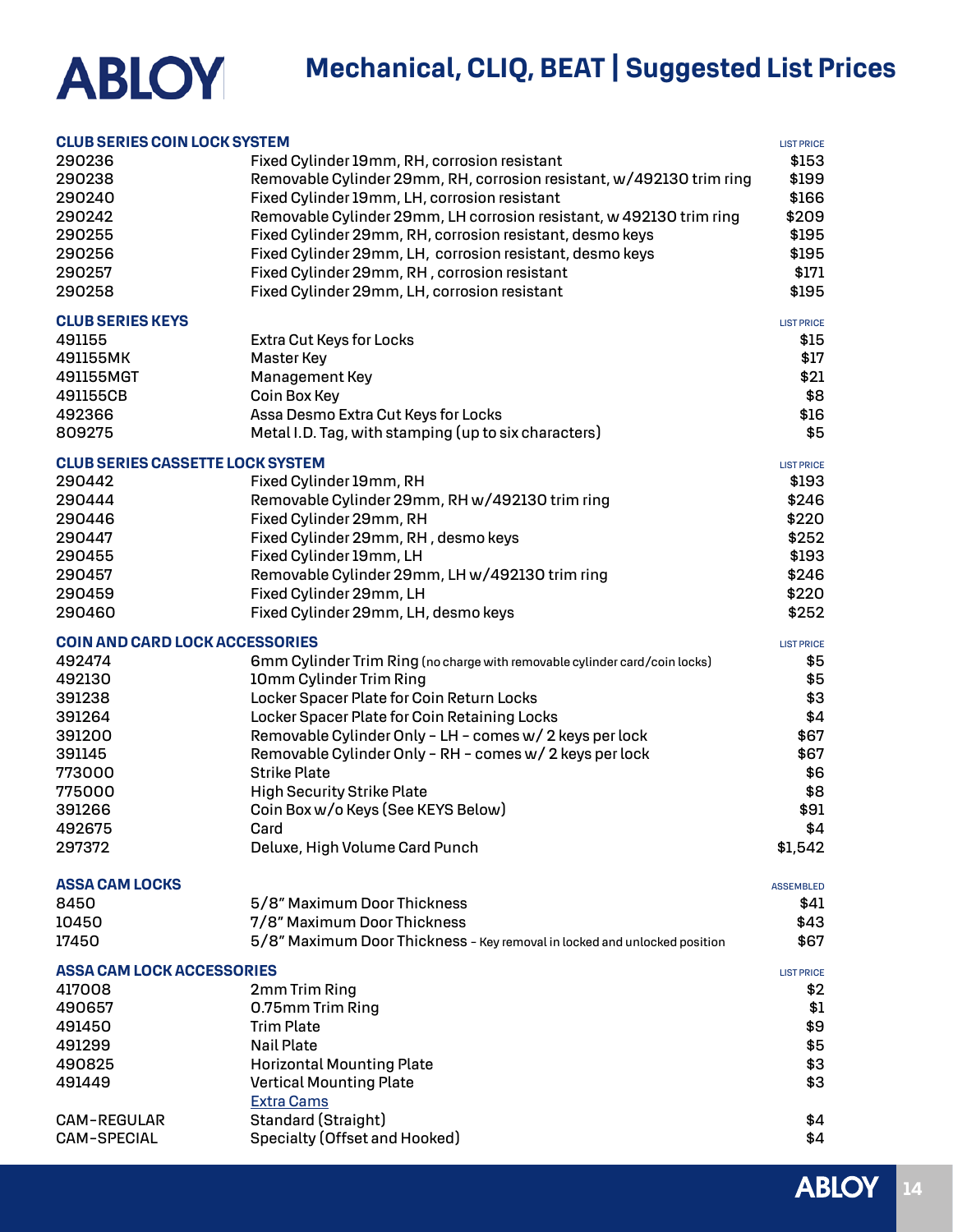| <b>ASSA LOCKER HASPS</b>                         |                                                                           | <b>LIST PRICE</b> |                   |
|--------------------------------------------------|---------------------------------------------------------------------------|-------------------|-------------------|
| 391350                                           | for padlocks with max. 6mm shackles                                       | \$17              |                   |
| 390785                                           | for padlocks with max. 8mm shackles                                       | \$25              |                   |
| 492831                                           | doors up to 23mm thick, 8mm dia. Shackles, RH                             | \$29              |                   |
| 492832                                           | doors up to 23mm thick, 8mm dia. Shackles, LH                             | \$29              |                   |
| <b>ASSA COIN LOCKS - NON CORROSION RESISTANT</b> |                                                                           | <b>LIST PRICE</b> |                   |
| 290230                                           | Fixed Cylinder 19mm, RH                                                   | \$131             |                   |
| 290232                                           | Removable Cylinder 29mm, RH w/492130 trim ring                            | \$173             |                   |
| 290233                                           | Fixed Cylinder 19mm, LH                                                   | \$131             |                   |
| 290235                                           | Removable Cylinder 29mm, LH w/492130 trim ring                            | \$180             |                   |
| 290245                                           | Fixed Cylinder 29mm, RH                                                   | \$148             |                   |
| 290249                                           | Fixed Cylinder 29mm, LH                                                   | \$166             |                   |
|                                                  |                                                                           |                   |                   |
| <b>ASSA Desmo</b>                                |                                                                           | <b>ASSEMBLED</b>  | <b>SUB/ASMBLY</b> |
| AD390                                            | ASSA DESMO 5/8" Cam Lock 6 Pin                                            | \$77              | \$67              |
| AD391                                            | ASSA DESMO 5/8" Cam Lock 8 Pin                                            | \$77              | \$67              |
| AD392                                            | ASSA DESMO 3/4" Cam Lock 8 Pin                                            | \$77              | \$67              |
| AD393                                            | ASSA DESMO 7/8" Cam Lock 8 Pin                                            | \$77              | \$67              |
| AD394                                            | ASSA DESMO11/8" Cam Lock 8 Pin                                            | \$77              | \$67              |
| AD390-90-2KP                                     | ASSA DESMO 5/8" Cam Lock 6 Pin 90 Degrees 2 Key Positions                 | Discontinued      |                   |
| AD391-180-2KP                                    | ASSA DESMO 5/8" Cam Lock 8 Pin 180 Degrees 2 Key Positions                | \$81              | \$71              |
| AD392-180-2KP                                    | ASSA DESMO 3/4" Cam Lock 8 Pin 180 Degrees 2 Key Positions                | \$81              | \$71              |
| AD393-90-2KP                                     | ASSA DESMO 7/8" Cam Lock 8 Pin 90 Degrees 2 Key Positions                 | \$81              | \$71              |
| AD394-90-2KP                                     | ASSA DESMO11/8" Cam Lock 8 Pin 90 Degrees 2 Key Positions                 | \$81              | \$71              |
| 749226800                                        | ASSA DESMO1 PIN BAG OF 200                                                | \$62              |                   |
| 749226900                                        | ASSA DESMO 2 PIN BAG OF 200                                               | \$62              |                   |
| 749227000                                        | ASSA DESMO 3 PIN BAG OF 200                                               | \$62              |                   |
| 749227100                                        | ASSA DESMO 4 PIN BAG OF 200                                               | \$62              |                   |
| 749227200                                        | ASSA DESMO 5 PIN BAG OF 200                                               | \$62              |                   |
| 749227300                                        | ASSA DESMO 6 PIN BAG OF 200                                               | \$62              |                   |
| DES-D-CK                                         | Desmo Cut Key                                                             | \$15              |                   |
| <b>CLIQ®</b><br><b>PRODUCTS</b>                  |                                                                           |                   |                   |
| <b>CYLINDERS</b>                                 |                                                                           | <b>ASSEMBLED</b>  |                   |
| <b>CYL402T</b>                                   | 1" Mortise Cylinder                                                       | \$760             |                   |
| CYLP402T                                         | 1" Mortise Cylinder with Dust cover                                       | \$836             |                   |
| <b>CYL403T</b>                                   | 1-1/4" Mortise/Rim Cylinder                                               | \$781             |                   |
| CYLP403T                                         | 1-1/4" Mortise/Rim Cylinder with Dust cover                               | \$858             |                   |
| <b>CYL415T</b>                                   | 1-1/8" Mortise/Rim Cylinder                                               | \$770             |                   |
| <b>CYLP415T</b>                                  | 1-1/8" Mortise/Rim Cylinder with Dust Cover                               | \$853             |                   |
| <b>CYL416T</b>                                   | Yale IC Core Cylinder                                                     | \$781             |                   |
| <b>CYL419T</b>                                   | Schlage IC Core Cylinder                                                  | \$864             |                   |
| <b>CYL406T</b>                                   | Schlage Knob/Lever Replacement Cylinder *                                 | \$720             |                   |
| CYLP406T                                         | Schlage Knob/Lever Replacement Cylinder * with Dust Cover                 | \$819             |                   |
| CYL407T-5                                        | Sargent 10 Line with Dust Cover                                           | \$748             |                   |
| CYL408T                                          | Russ win Corbin Replacement Cylinder *                                    | \$754             |                   |
| <b>CYL410T</b>                                   | Schlage Deadbolt Replacement Cylinder *                                   | \$781             |                   |
| CYL331T                                          | DIN 1/2 Cylinder, Hardened Steel                                          | \$878             |                   |
| CYL332T                                          | Din Double Cylinder, Hard Steel                                           | \$1,220           |                   |
| CYL333T                                          | Din Double Cylinder w/thumb turn, Hard Steel                              | \$1,220           |                   |
|                                                  | *see retrofit chart for complete listing of cylinder/handle compatibility |                   |                   |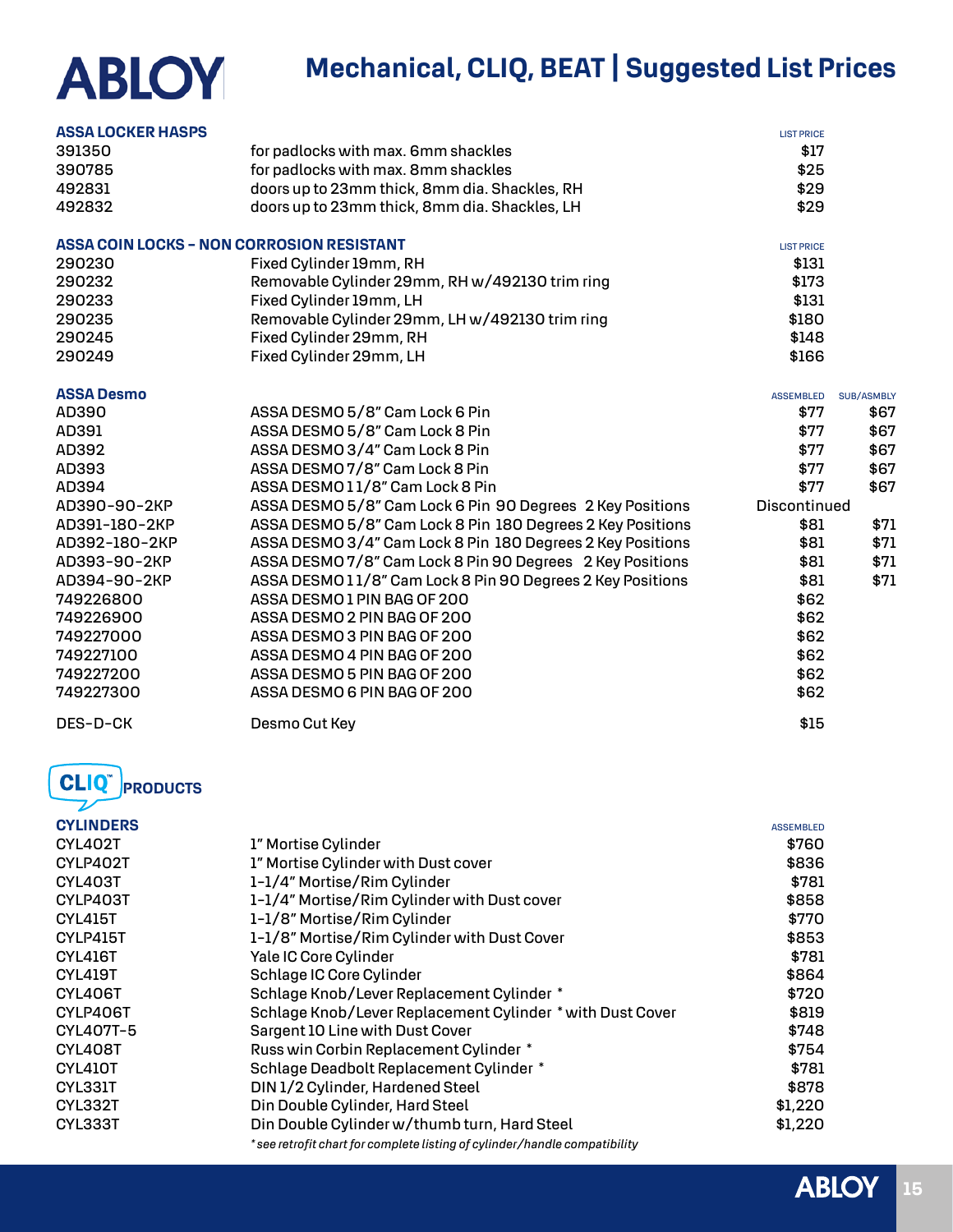| <b>DEADBOLT CYLINDERS</b><br><b>CYL411T</b> | Double Cylinder without bolt (One side Cliq - One side mechanical)        | <b>ASSEMBLED</b><br>\$917 |
|---------------------------------------------|---------------------------------------------------------------------------|---------------------------|
| <b>CYL412T</b>                              | Single Cylinder/Thumbturn without bolt                                    | \$854                     |
| <b>CYL413T</b>                              | Single Cylinder/Lockable Thumbturn without bolt                           | \$935                     |
| <b>KEY DEPOSIT</b>                          |                                                                           | <b>ASSEMBLED</b>          |
| CYL153T                                     | Key Deposit, Cylinder only                                                | \$668                     |
| <b>KDL6045T</b>                             | Key Deposit, Complete with tube (KD202)                                   | \$765                     |
| <b>PADLOCKS</b>                             |                                                                           | <b>ASSEMBLED</b>          |
| <b>PLL321T</b>                              | 17.5mm, Padlock 3/16" X 5/8"                                              | \$551                     |
| PLLW321T                                    | 17.5mm, SWP Padlock 3/16" X 5/8"                                          | \$688                     |
| PLLW330T                                    | 25mm, SWP Padlock 5/16" X1"                                               | \$824                     |
| PLLW330T<br>PLLW330T                        | 50mm SWP Padlock 5/16" X 2"<br>100mm SWP Padlock 5/16" X 4"               | \$825<br>\$829            |
| PLLW340T                                    | 25mm, SWP Padlock 7/16" X1"                                               | \$871                     |
| PLLW340T                                    | 50mm SWP Padlock 7/16" X 2"                                               | \$873                     |
| PLLW342T                                    | 25mm, SWP Shrouded Padlock 7/16" X1"                                      | \$851                     |
| PLLW350T                                    | 25mm, SWP Padlock 9/16" X1"                                               | \$921                     |
| PLLW350T                                    | 50mm SWP Padlock 9/16" X 2"                                               | \$922                     |
| PLLW362T                                    | 25mm, SWP Shrouded Padlock 9/16" X1"                                      | \$1,045                   |
| <b>CAMLOCKS</b>                             |                                                                           | <b>ASSEMBLED</b>          |
| CLL130T                                     | Brass Camlock 1-1/8" Square                                               | \$741                     |
| CLLP130T                                    | Brass Camlock 1-1/8" Square with Internal Dust Cover (NEW)                | \$799                     |
| CLLP775T                                    | Brass Camlock 1/18" Square 2 Position Lock with Internal Dust Cover (NEW) | \$799                     |
| <b>FURNITURE LOCKS</b>                      |                                                                           | <b>ASSEMBLED</b>          |
| OFL240T                                     | Vega Flat Bolt Cabinet Lock (Mechanical Equiv = OF230)                    | \$836                     |
| OFL241T                                     | Vega Spring Latch Bolt Cabinet Lock (Mechanical Equiv = OF231)            | \$841                     |
| OFL244T                                     | Cabinet Lock central locking bar (Mechanical Equiv = 234)                 | \$841                     |
| OFL245T                                     | Cabinet Lock double hook bolt (Mechanical Equiv = 235)                    | \$841                     |
| OFL430T                                     | Vega Push Lock 12-32mm (Mechanical Equiv = OF430)                         | \$766                     |
| <b>SWITCH LOCKS</b>                         |                                                                           | <b>ASSEMBLED</b>          |
| <b>EPL410T</b>                              | Switch lock, Two position                                                 | \$1,045                   |
| <b>EPL411T</b>                              | Switch lock, one position key pull                                        | \$1,045                   |
|                                             |                                                                           |                           |
| <b>DEVICES</b><br><b>PRODUCT PRICE LIST</b> |                                                                           | <b>LIST PRICE</b>         |
| <b>PDA100</b>                               | WallPD (ASAC)                                                             | \$932                     |
| <b>PDA110</b>                               | WallPD (ASAC) Weatherproof                                                | \$1,839                   |
| <b>PDA120</b>                               | <b>WallPD Outdoor SEMCO</b>                                               | \$3,120                   |
| WMP-356-12                                  | Cliq Wall PD Mounting Plate-For 1x 2x gang box applications               | \$137                     |
| <b>PDA200</b>                               | MobilePD (ASAC)                                                           | \$1,283                   |
| <b>PDA210</b>                               | MobilePD (ASAI)                                                           | \$797                     |
| <b>PDA500</b>                               | Programming device                                                        | \$1,050                   |
| 7370001                                     | PoE-Adapter                                                               | \$807                     |
| 7911056                                     | USB-Adapter                                                               | \$242                     |
| 813738                                      | <b>Assembly Cover</b>                                                     | \$6                       |
| 792641700                                   | Weatherproof Cap PLLW330                                                  | \$55                      |
| 792652600                                   | Weatherproof Cap PLLW340                                                  | \$57                      |
| 782590000                                   | PL330W Attached Chain                                                     | \$18                      |
| 782528000                                   | PL340W Attached Chain                                                     | \$20                      |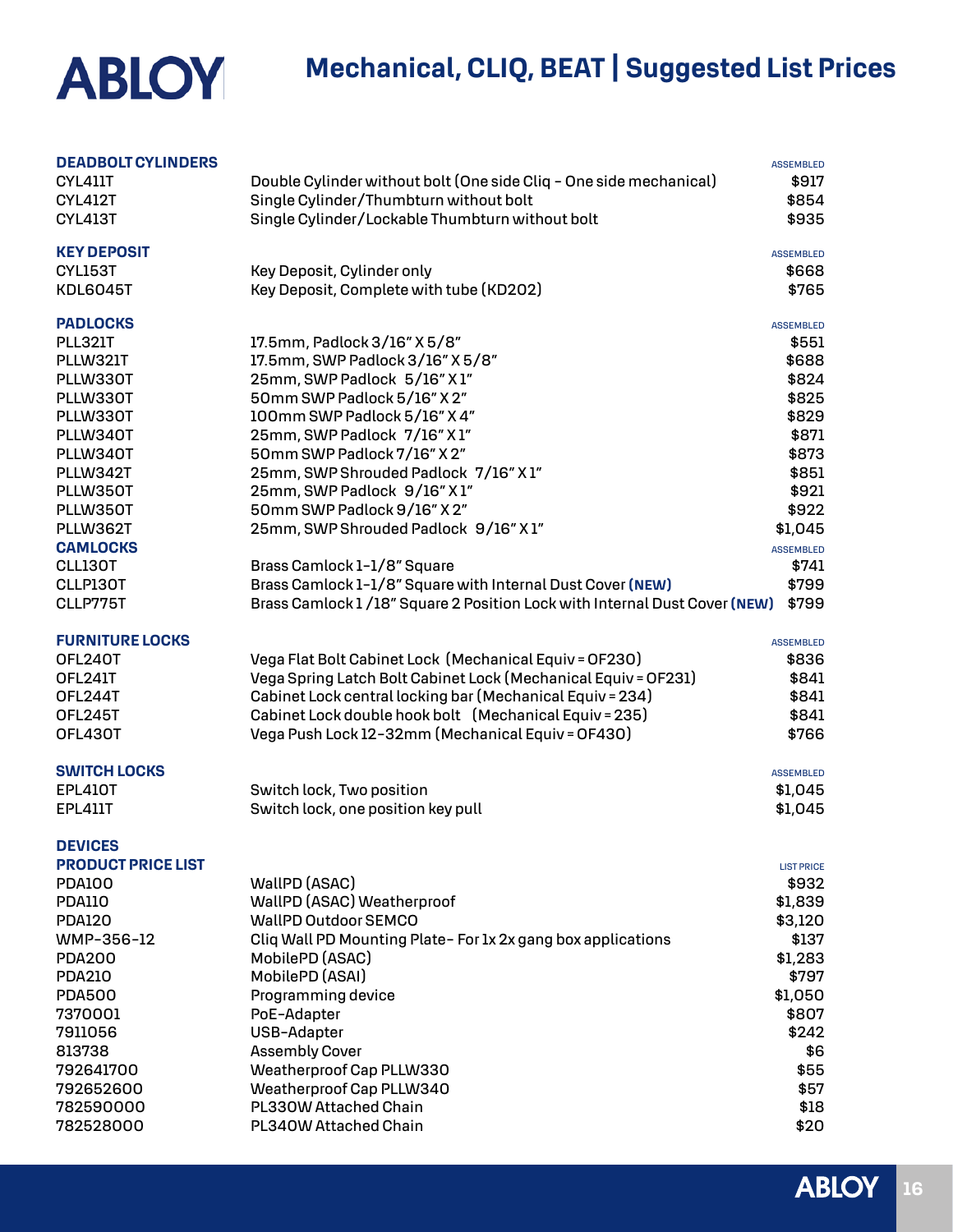### **Mechanical, CLIQ, BEAT | Suggested List Prices**

| <b>KEYS &amp; OTHERS</b> |                                                            | <b>LIST PRICE</b> |
|--------------------------|------------------------------------------------------------|-------------------|
| <b>TQ124</b>             | Cliq Key Reader to integrate with electric strike or lock  | \$874             |
| TQ403                    | <b>CLIQ Programming key</b>                                | \$225             |
| <b>TQ406</b>             | CLIQ User key with clock                                   | \$140             |
| <b>TO407</b>             | CLIQ Programmable Key                                      | \$120             |
| <b>TQ446</b>             | CLIQ User Key For IC Core                                  | \$140             |
| <b>TQ447</b>             | CLIQ Dynamic Key IC Core                                   | \$135             |
| <b>TQ501</b>             | Battery change device                                      | \$450             |
| <b>TQB406</b>            | CLIQ Bluetooth user key                                    | \$300             |
| <b>TQB407</b>            | CLIQ Bluetooth user key Dynamic                            | \$300             |
| <b>TQB446</b>            | CLIQ Bluetooth user key IC Core                            | \$310             |
| <b>TQB447</b>            | CLIQ Bluetooth user key IC Core Dynamic                    | \$310             |
| <b>TQG403</b>            | CLIQ Programming Key Cylinder Group                        | \$210             |
| <b>TQG406</b>            | CLIQ user Key Cylinder Group                               | \$130             |
| <b>TQG407</b>            | CLIQ Dynamic Key Cylinder Group                            | \$125             |
| <b>TQG447</b>            | CLIQ Dynamic Key Cylinder Group - IC Core                  | \$310             |
| <b>TQC406</b>            | CLIQ Connect ON-LINE user key                              | \$300             |
| <b>TQC407</b>            | CLIQ Connect ON-LINE Dynamic user key                      | \$300             |
| <b>TQGC406</b>           | CLIQ Connect ON-LINE user key for Groups                   | \$300             |
| <b>TQGC407</b>           | CLIQ Connect ON-LINE Dynamic user key for Groups           | \$300             |
| <b>TQG951</b>            | Cliq Remote Demo Kit w/Bluetooth                           | \$4,900           |
| <b>TQGB403</b>           | CLIQ Bluetooth Connect Programming Key for Cylinder Groups | \$335             |
| <b>TQGB407</b>           | CLIQ Bluetooth Connect Key for Cylinder Groups             | \$305             |
| 921485                   | RFID Cliq Key Battery Extended Cover - black only          | \$6               |
| 825858                   | Mifare 1K-cover available with code                        | \$35              |
| 932188                   | CLIQ Key Battery Cover Blue                                | \$7               |
| 932189                   | CLIQ Key Battery Cover Orange                              | \$7               |
| 932190                   | CLIQ Key Battery Cover Green                               | \$7               |
| 932191                   | CLIQ Key Battery Cover Lilac                               | \$7               |
| 932192                   | <b>CLIQ Key Battery Cover Purple</b>                       | \$7               |
| 932229                   | CLIQ Key Battery Cover Pink                                | \$7               |
| 932230                   | <b>CLIQ Key Battery Cover Grey</b>                         | \$7               |
| 932438                   | <b>CLIQ Key Battery Cover Bronze</b>                       | \$7               |
| 932439                   | CLIQ Key Battery Cover White                               | \$7               |
| 932440                   | <b>CLIQ Key Battery Cover Yellow</b>                       | \$7               |
| 932441                   | CLIQ Key Battery Cover Dark Green                          | \$7               |
| 932442                   | CLIQ Key Battery Cover Dark Brown                          | \$7               |
| 932443                   | CLIQ Key Battery Cover Light Blue                          | \$7               |
|                          | CLIQ CYLINDER LUBRICANT ELECTRONICS GRADE                  | <b>LIST PRICE</b> |
| 8851040                  | Cliq Spray 50ML Bottle (Electronics Spray)                 | \$50              |
| 8851201                  | Cliq Spray 200ML Bottle (Electronics Spray)                | \$92              |
| 8851409                  | Cliq Spray 50ML Bottle (Electronics Spray) Case of 24      | \$990             |

8851200 Cliq Spray 200ML Bottle (Electronics Spray) Case of 12 \$960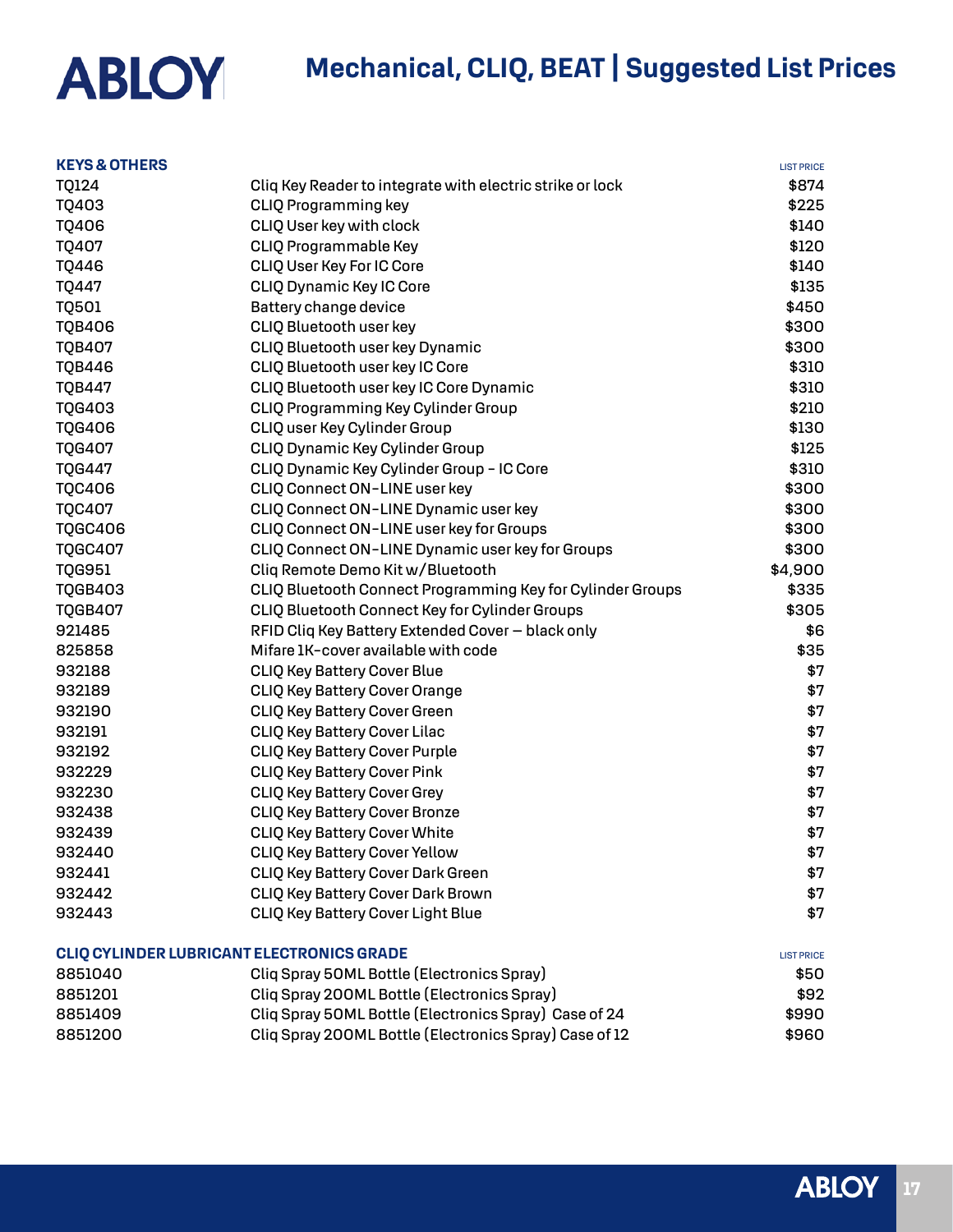#### **PROFESSIONAL SERVICES**

#### **3.1. Integration**

#### **Part Number Name 2020 MSRP**

#### SER40020 Customer specific integration (hourly fee) \$320.00

The integration services ensures that integration between the client's system and the CLIQ Web Manager software is stable and is in accordance with Abloy Oy's instructions. The service does not include the actual programming of the integration unless it has been agreed upon in the offer.

#### **3.2. Migration**

**Part Number Name 2020 MSRP**

#### SP370 Migration KEYCONTROL to CLIQ Web Manager  $$2,760.00$

(Software as a Service or In-house installation) When the migration concerns a system transfer from ABLOY KEYCONTROL to CLIQ Web Manager, the Migration Analysis is always required. The analysis is free of charge and it is requested by a form which can be downloaded from ABLOY CORE. The actual migration is charged according to the valid price list.

**CLIQ SERVICE SUPPORT PROGRAM Part Number Description MSRP** SP-365-3 Enterprise System Support - Platinum Plus + \$80,000 Annual + \$80,000 Annual Software System and Integration Support Extended Phone-Support (24 Hr x 7 Days) 1 Hour Response time-Real-time Phone Support. Ticket limitation is 800 SP-365-4 Enterprise System Support - Platinum **\$60,000 Annual** \$60,000 Annual Software System and Integration Support Extended Phone-Support (24 Hr x 7 Days) 1 Hour Response time-Real-time Phone Support. Ticket limitation is 200 SP-365-5 Onsite Deployment Service \$1900 + T&E Per Day Equipment Configuration The assistance you need to get all of your equipment programmed and installed. Software Installation/Upgrades No need to worry about software installation, we will be there to perform this task for you. SP-365-6 Onsite Training Service \$1900 + T&E Per Day Hands-on Training – In depth face to face training for our hardware and software applications. Detailed Product Installation Classes – On site classes to train your employees on site specific hardware installation. SP-365-7 Remote Training-Webex / Skype  $\blacksquare$ 1 Hour Minimum Web Based Training Online training setup to meet your planning schedule. Additional Training Based on New Staff/Turnover Online training to help you keep up with new staff requirements. SP-365-8 Training Certification Classes \$1900 + T&E Per Day Personalized on-site factory technical certification class. ABLOY will conduct field training, demonstrate sample equipment, and certify students on service, maintenance, and support. These are the same certification classes given at factory and trade shows. SP-365-9 Master Key Consultation / Key Management Consultation  $$1900 + T\&E$  Per Day In person key system design consultation with a system design expert. We will assist you in the development of a master key system to meet your design specifications. The system will be uniquely tailored to your facility, resulting in custom Key System Schematics, bitting lists and pinning charts Assistance in the design, implementation, customization, and best practices for sound key control. Assistance in the design, implementation, customization, and best practices for sound key control products and key management policies and procedures that will minimize liabilities and extend key system lifespan. A key system investment will be maximized by deploying these sound key management practices. SP-365-10 Remote Deployment Services \$225 Hourly -1 Hour Minimum Remote Software Installation – Live online assistance with software installation to ensure complete functionality SP-365-11 Facility Training ABLOY Office \$175 Per Person Personalized factory technical certification class held at the ABLOY Office. ABLOY will conduct field training, demonstrate sample equipment, and certify students on service, maintenance, and support. These are the same certification classes given at factory and trade shows.

### **Please consult ABLOY Factory for ABLOY PROTEC² CLIQ / BEAT Software Pricing & Support**

**ABLOY SECURITY, INC** 6005 Commerce Drive #330 Irving, TX 75063 USA

Phone: +1 800.367.4598 Canada: +1 514-335-9500 Fax: 972.753.0792

abloyusa.com info@abloyusa.com

Orders.Abloy@assaabloy.com Jerry.Burhans@assaabloy.com